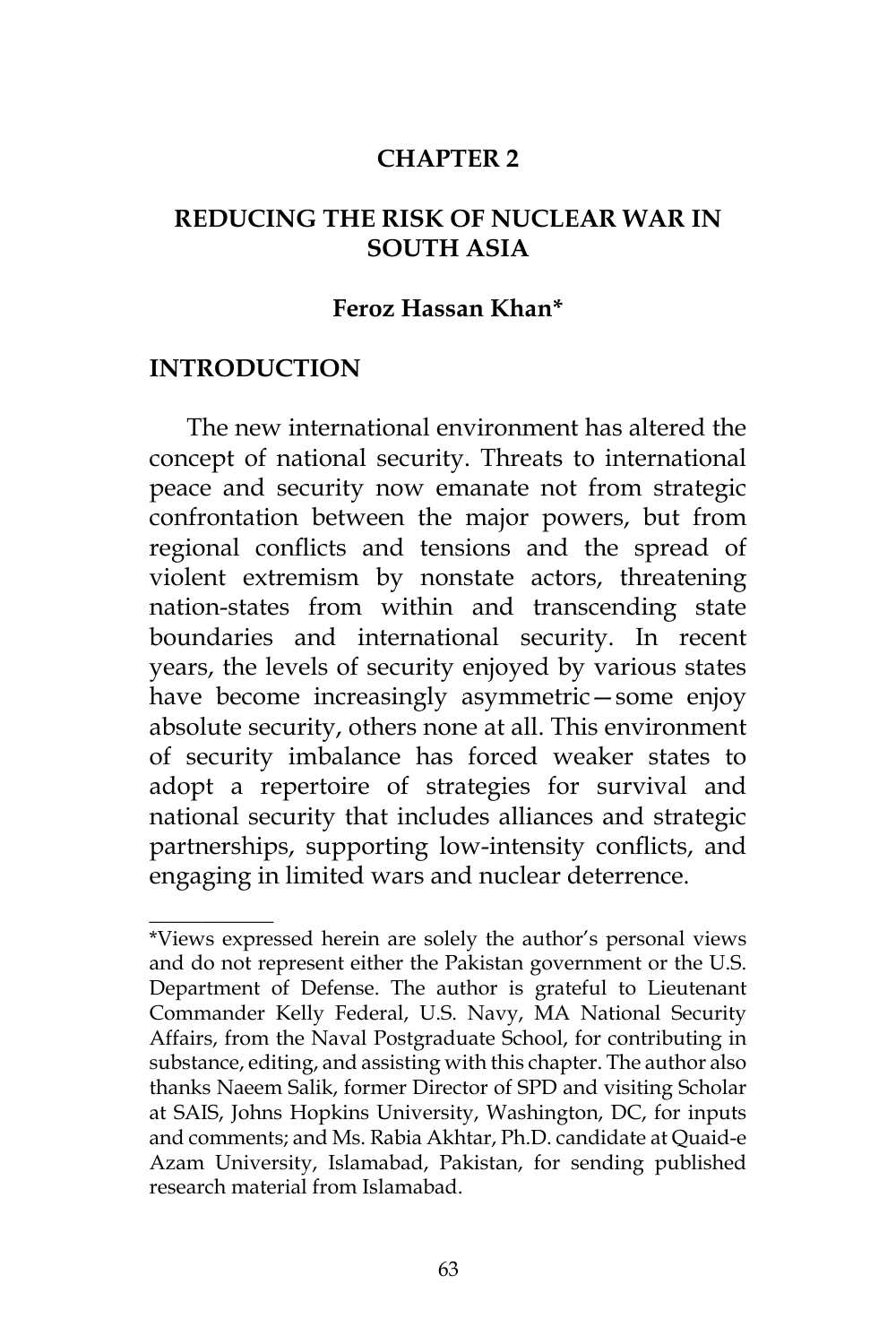South Asia has witnessed increased regional tensions, a rise in religious extremism, a growing arms race, crisis stand-offs, and even armed conflict in recent years. Nuclear tests did not bring an era of genuine stability between India and Pakistan, though military crises in the region did not escalate into full-fledged wars, underscoring the need for greater imagination to rein in the risks due to the fragility of relations between two nuclear neighbors in an increasingly complex set of circumstances.

Pakistan's primary and immediate threat now is from within. Its western borderlands are rapidly converting into a battleground where ungoverned tribal space in proximity to the porous and disputed border is degenerating into insurgency both to its east into Pakistan as well as to its west into Afghanistan. The al Qaeda threat has now metastasized into a spreading insurgency in the tribal borderlands, which is taking a heavy toll on both Pakistan and Western forces in Afghanistan. The newly elected government in Pakistan has hit the ground running; but still mired in domestic politics, it has been unable to focus on the al Qaeda and Taliban threat that is rapidly expanding its influence and targeting strategy. The most tragic aspect of this conundrum is the success of al Qaeda in creating cracks of misunderstanding between Pakistan and the Western allies, while exacerbating tensions and mistrust between Pakistan's traditional adversaries, India and Afghanistan.1 For example, Pakistan's security nightmare which perceives India-Afghanistan collusion in squeezing Pakistan is exacerbated, while the Indian and Afghan security establishments perceive Pakistani Intelligence malfeasance as perpetuating the Afghan imbroglio. Worse, the outcome of this confusion and blame generates real advantage for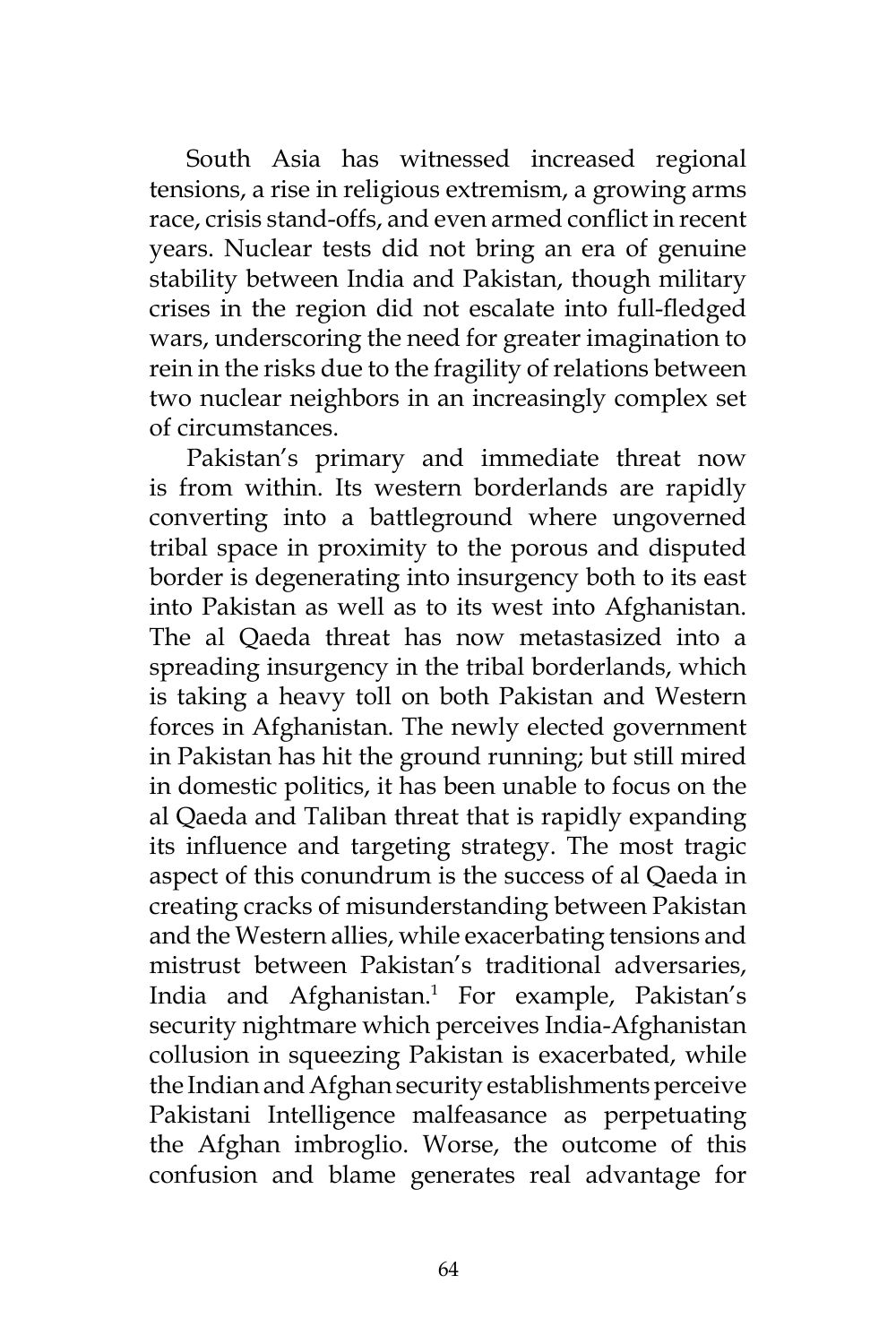al Qaeda and the Taliban. Any terrorist act that pits Kabul, New Delhi, and Islamabad against each other and intensifies existing tensions and crises also throws Washington off balance, allowing al Qaeda and its sympathizers the time and space to recoup, reorganize, and reequip, and continue to survive.

The only silver lining in this unhealthy regional security picture is the slowly improving relationship between India and Pakistan, which has developed over the past 4 years. Though relations are tense and still fragile, there is a glimmer of hope in this overall crisis-ridden region. The dialogue process between India and Pakistan has been somewhat resilient in the face of significant setbacks and changing domestic, political, and international landscapes within each.

It is very improbable that a nuclear war between Pakistan and India would spontaneously occur. The history of the region and strategic nuclear weapons theories suggest that a nuclear exchange between India and Pakistan would result from an uninhibited escalation of a conventional war vice a spontaneous unleashing of nuclear arsenals. However, this region seems to be the one place in the world most likely to suffer nuclear warfare due to the seemingly undiminished national, religious, and ethnic animosities between these two countries. Furthermore, lack of transparency in nuclear programs leaves room to doubt the security surrounding each country's nuclear arsenal and the safeguards preventing accidental launches. Therefore, discussions aimed at mitigating a catastrophic nuclear war in South Asia should focus mostly on the unilateral and bilateral anti-escalation measures Pakistan and India can take regarding existing issues. Additionally, each country's perception of its security is interwoven with the political, diplomatic,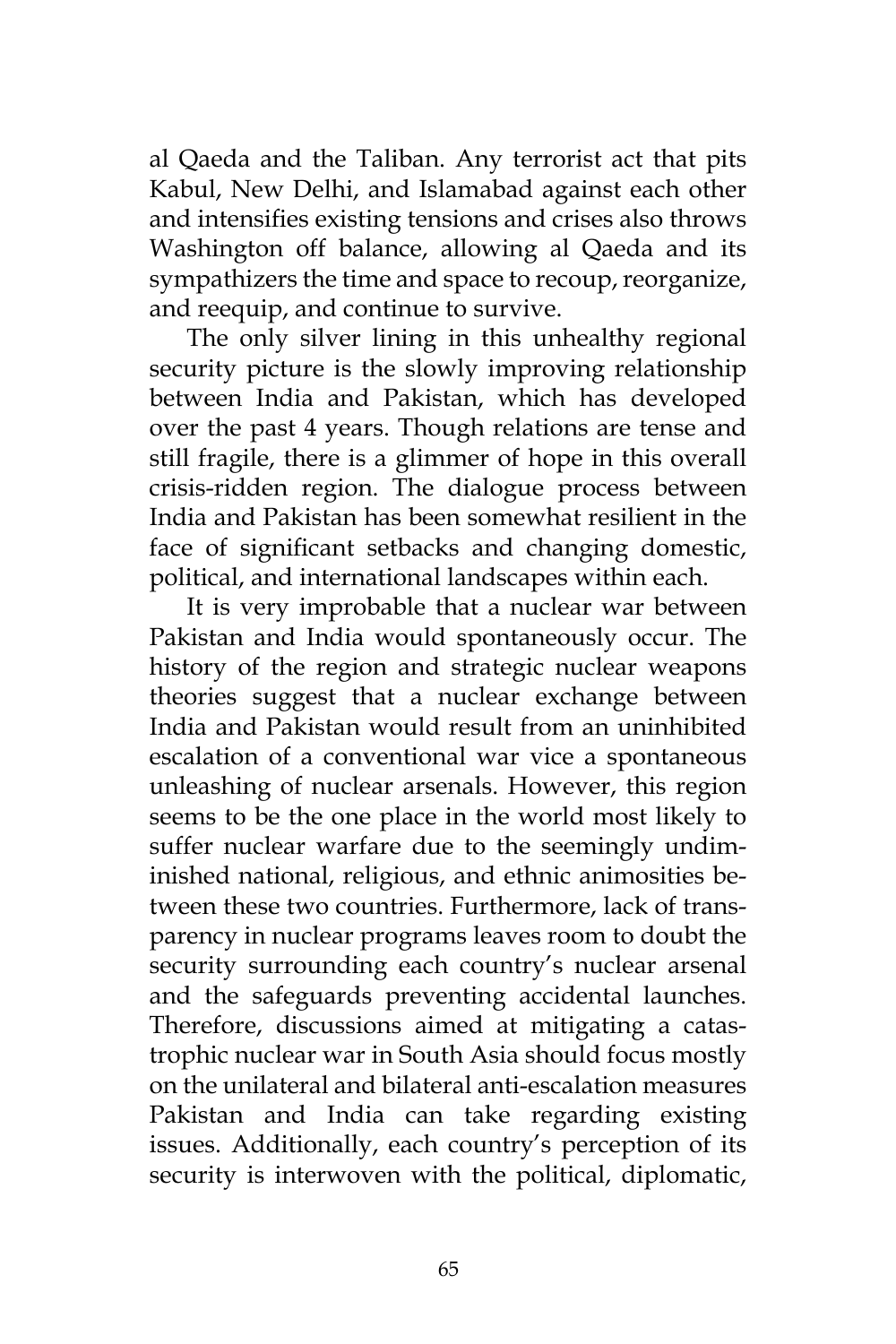and strategic movements of the external powers that wield significant influence in the region. Coherent and consistent behavior that discourages conventional and nuclear escalation, although sometimes imperceptibly, is needed from the United States, China, and Russia. Without this, both Pakistan and India are unlikely to feel confident enough to reduce the aggressive posturing of their conventional forces over existing cross-border issues, leaving the escalation from conventional warfare to nuclear warfare a very real possibility.

This chapter focuses on the India-Pakistan nuclear rivalry, leaving Afghanistan-Pakistan issues and Pakistan internal threat dimensions for later discussion. It argues from the basic premise that nuclear war between India and Pakistan will most likely result from an escalating conventional war that must be prevented at all costs. Though the likelihood is remote, a nuclear exchange from an accident or an inadvertent release cannot be ruled out in a crisis. The stakes for a structured peace and security that reduce the risk of war that could turn nuclear are extremely high and linked to international security.

The chapter is organized into five sections. The first section gives a brief overview of crises and nuclear management in South Asia. The second section analyzes the likely causes of a nuclear exchange and possible scenarios. The third section evaluates the unilateral and bilateral steps that Pakistan and India can take with or without reciprocity. The fourth section examines the roles and influences of external powers in reducing risk and encouraging a peace and security structure in the region. Finally, the fifth section summarizes the key arguments and recommendations.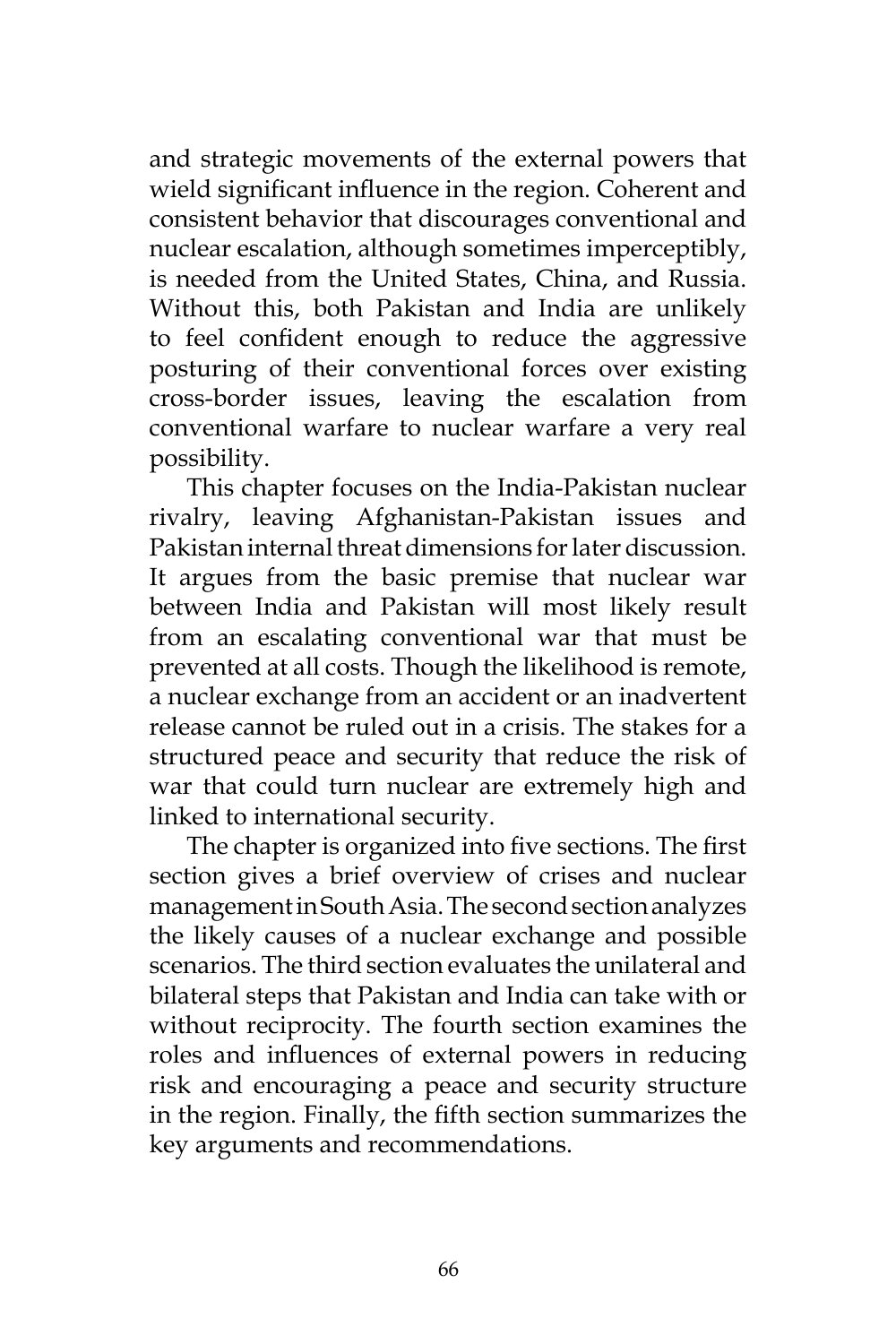# **AN OVERVIEW OF CRISES AND NUCLEAR MANAGEMENT**

During the Cold War, two sets of questions about security in the nuclear age were raised by some serious studies pertaining to the management of nuclear capabilities. The first set pertained to the performance of the command system in peace and war, and the second analyzed the dangers of inadvertence during a conventional war breaking out in Europe.<sup>2</sup> Since the end of the Cold War and the recession of strategic threats, the relevance of these dangers seems no longer important at the global level. Concerns about stability are now more applicable to individual regions where nuclear capability has emerged, especially in South Asia where a bipolar regional rivalry has changed the security dynamics, and violent nonstate actors have created the potential for triggering a war between two distrusting nuclear neighbors. It is essential to understand the differences between the Cold War era U.S.-Soviet nuclear tensions and the nuclear race underway in South Asia, as the latter is fraught with a long history of unsettled disputes, intense cognitive biases, and proximity.

During the gestation period of covert development of their nuclear weapons, India and Pakistan underwent a series of military crises. The occupation of Siachin Glacier (1984) and the Brass Tacks Exercise (1986-87) broke the uneasy spell of peace and tranquility that existed between the two neighbors since the Simla peace accord in 1972. During this period, both countries faced domestic political and separatist challenges, with each side accusing the other of abetting insurgencies.<sup>3</sup> By 1989-90, the third military crisis began with the Kashmir uprising and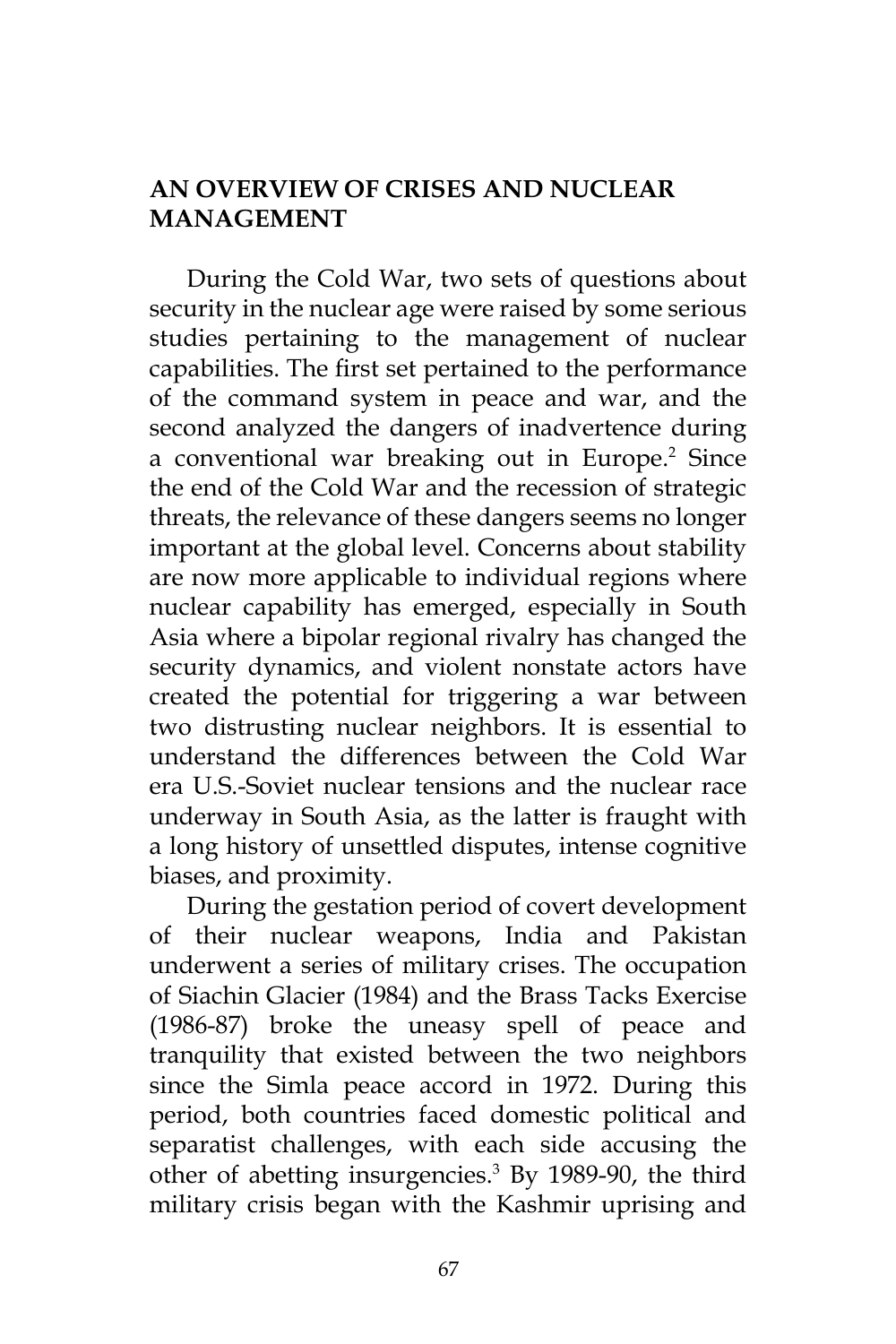prompted U.S. presidential intervention for the first time. The 1990 crisis was the first of its kind where the nuclear factor played a role. Controversy still exists with conflicting claims of whether Pakistan conveyed veiled threats and engaged in nuclear signaling during the crisis.4 These crises of the 1980s have since shaped the regional security dynamics, which were directly influenced by three intertwined dimensions. The first dimension was the end of the Cold War, which lowered the strategic significance of South Asia, thereby allowing the superpowers to disengage from the region. Second, the war in Afghanistan mutated into intraregional civil war after the Soviet departure. Third, the uprising in Kashmir evolved into a fullfledged insurgency in Indian-administered Kashmir. In the center of all these dimensions was Pakistan. It was first to face the blowback of the Afghan war due to its decade-long involvement in Afghanistan and its vital security interests in both Kabul and Kashmir. In the changed geopolitical environment, Pakistan came under nuclear sanction (the Pressler Amendment) by the United States, which did not stop Pakistan's desire to match India's nuclear and missile developments. Nuclear sanctions, in particular, accelerated the ballistic missile race. As India flight-tested missiles, Pakistan, in a desperate search of suppliers to match India, sought a substitute for the F-16 aircraft, the delivery of which was stalled due to the nuclear sanctions. Pakistan looked east for its missile program and eventually received both liquid and solid fuel technology transfers to enable a strong base to proceed independently. By the end of the century, India and Pakistan would possess a nuclear capacity sufficient to destroy the subcontinent.

In May and June 1999, Pakistan and India were engaged in a high intensity crisis at Kargil that was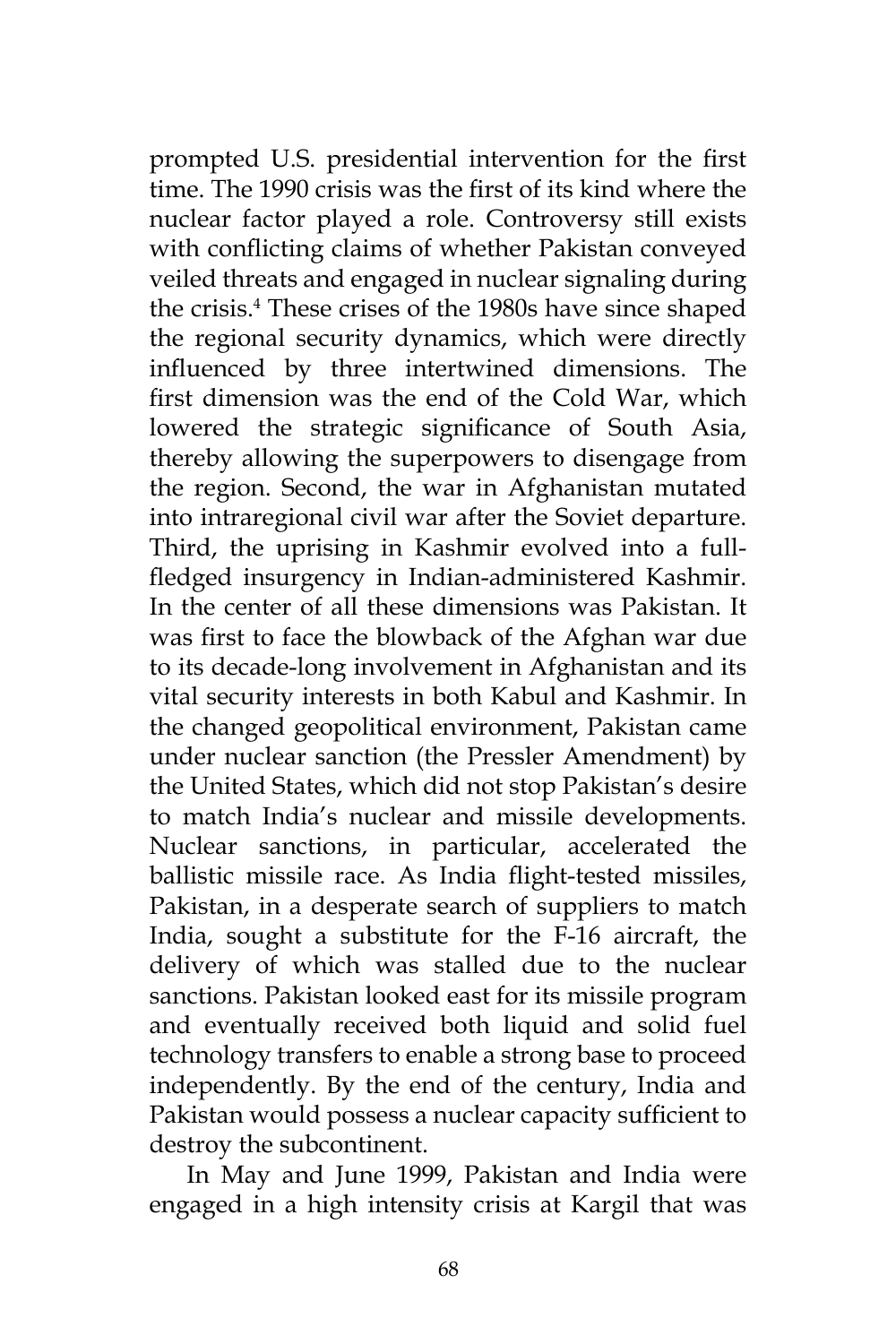unprecedented in terms of its timing, nature, and intensity. The Pakistani opportunistic land occupation purportedly to improve its defenses was no longer considered business as usual along the Line of Control (LOC). In the summer of 1984, India occupied the Siachin Glacier, left undemarcated in 1971, which triggered a series of crises along the relatively quiet northern part of the LOC.<sup>5</sup> The act triggered instability between nuclear-armed neighbors, unacceptable to a world that was now deeply concerned about the nuclear dimension. The crisis deepened as India vertically escalated the conflict using airpower and threatened horizontal escalation. Its diplomatic and information campaign succeeded both internationally and domestically in rallying support behind India. The opposite happened in Pakistan. The victory of having done something after the ignominy of the loss of Siachin and other posts was short lived. The Pakistani narrative and justification fell on deaf ears both domestically and abroad. Isolated and under severe sanctions, Pakistan's internal mechanisms collapsed into confusion and its army was forced to withdraw after the Pakistani Prime Minister dashed to Washington for help. The breakdown of civil-military relations and its consequences continue to affect Pakistan nearly a decade later.

The Kargil crisis of 1999 remains a highly controversial one for a number of reasons. One aspect was the nuclear dimension of the crisies. The U.S. intelligence community and policymakers believe that the Pakistani military made imminent preparations for possibly mating nuclear warheads with ballistic missiles. The Pakistani officials involved with such preparations deny any such actions or event.6 Kargil is celebrated as a diplomatic success for the United States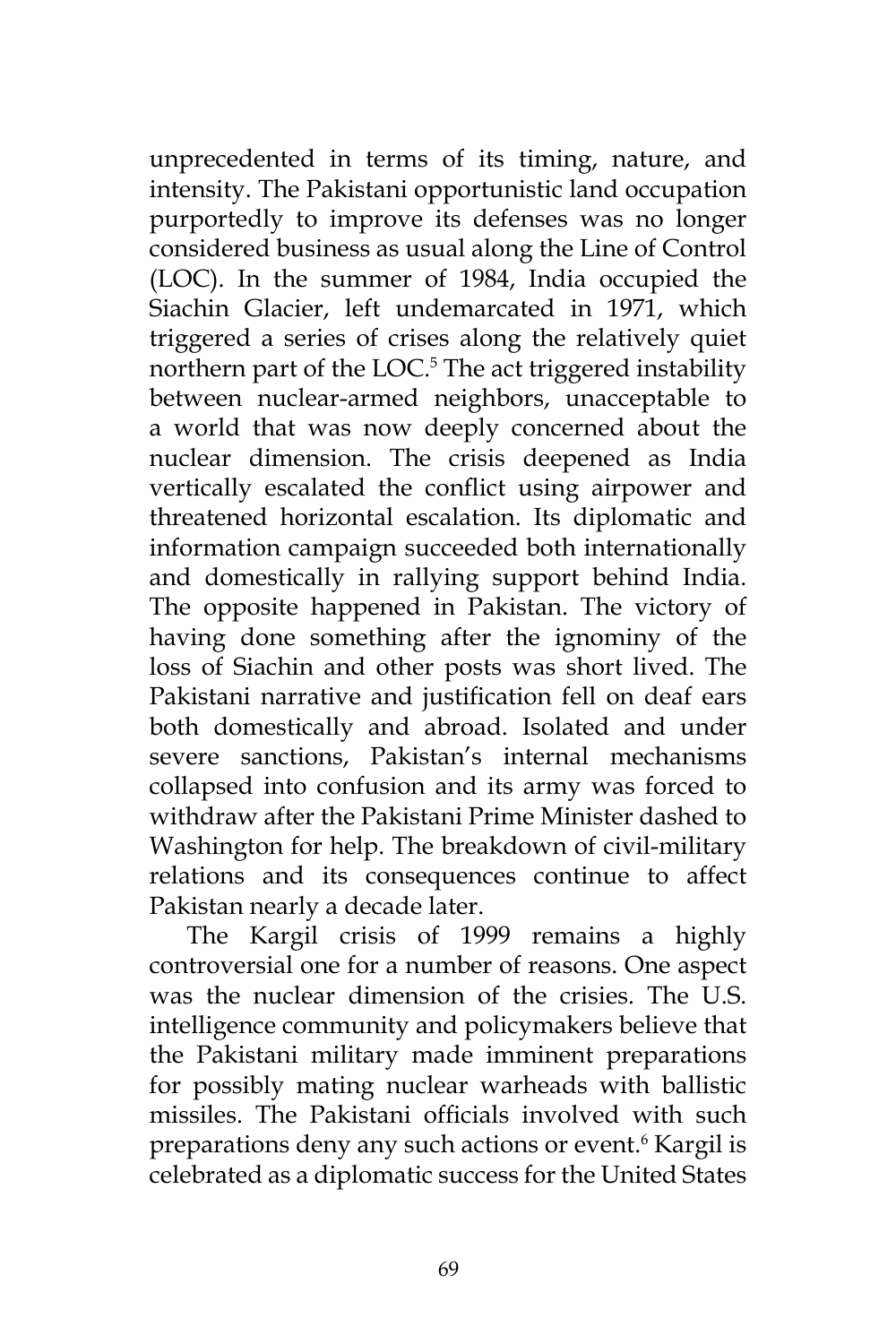in crisis deescalation; however, this was a shocking blow to Pakistan and a clear manifestation of a U.S. tilt in India's favor, decidedly against Pakistan. With overt nuclear weapons capabilities, the paradigm of stability shifted. But new powers do not learn the shift instantly. Like the old, new nuclear powers take time to move up the learning curve. As Robert Jervis has argued in his work, nuclear revolution is a slow process.<sup>7</sup>

Although the crisis threatened prospects of peace and security, the foundations and potential for a structured peace were laid earlier in 1998-99. Under severe international sanctions, India and Pakistan were pushed into bilateral negotiations culminating in a summit from which the famous Lahore Declaration that encompassed the Lahore Memorandum of Understanding (MOU) was drawn in February 1999. The Lahore MOU recognized the nature of the changed strategic environment and laid down the basis of the potential peace, security, and confidence-building measures.

The run up to the Lahore Declaration, however, was not without highly intensive U.S. engagements with both India and Pakistan. The team, led by Strobe Talbott, was composed of high-level teams of nonproliferation and arms control experts with extensive experience of Cold War negotiations. The U.S. experts, however, were unaware of the nuances of regional security compulsions, while the South Asian security managers and the civil and military bureaucracy were equally inexperienced in the logic, lingo, and implications of classic arms control that had evolved during the Cold War nuclear rivalry.

The Pakistani interaction with the United States (and dialogue with India) indicated a fast learning experience.<sup>8</sup> Substantive exchange of nonpapers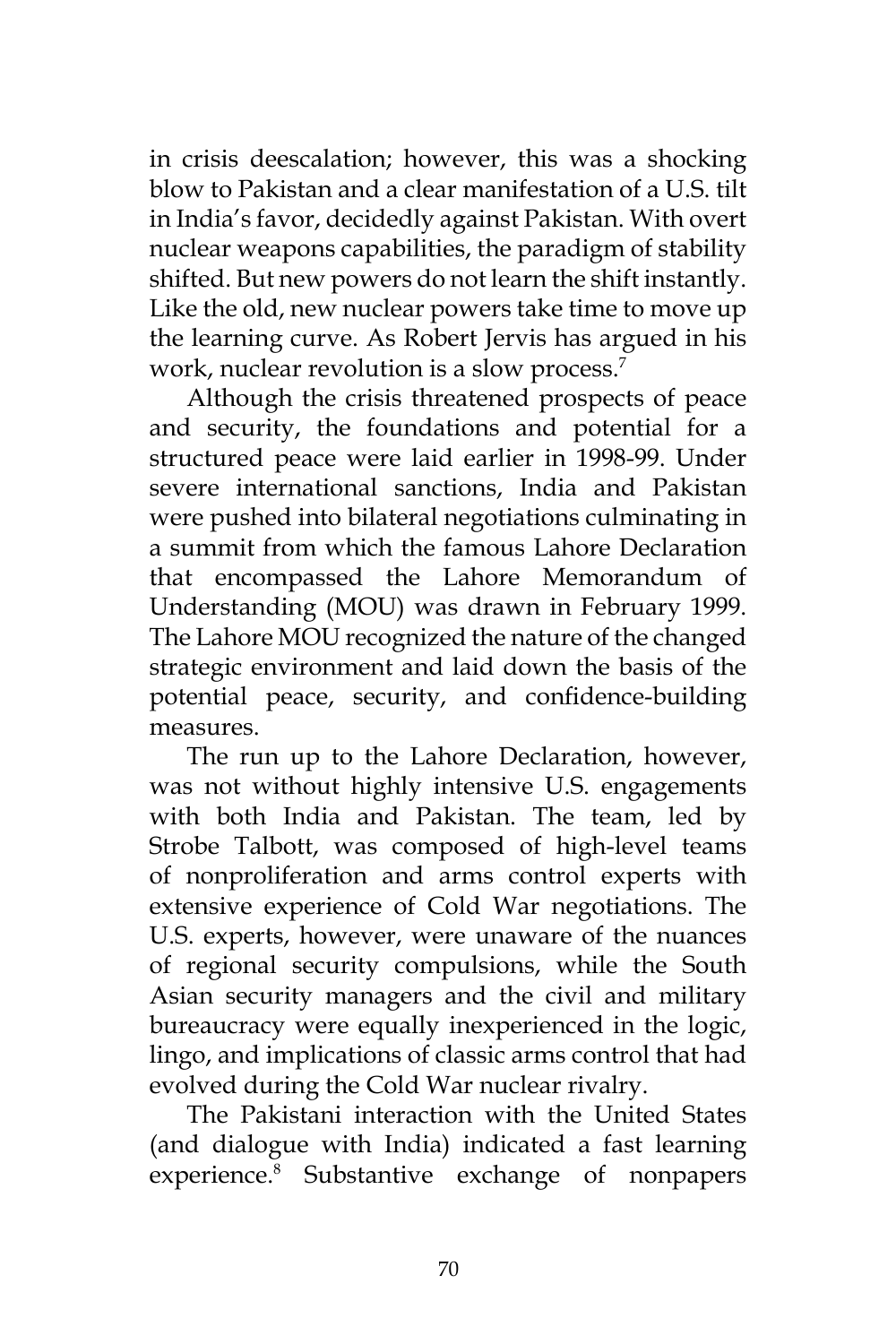with the U.S. teams led both sides to understand the obstacles and prospects of a minimum deterrence posture. Pakistan proposed the adoption of a Strategic Restraint Regime (SRR) for South Asia. The SRR was to consist of three interlocking elements: agreed reciprocal measures for nuclear and missile restraints to prevent deliberate or accidental use of nuclear weapons; establishment of a conventional arms balance as a confidence-building measure; and establishment of political mechanisms for resolving bilateral conflicts, especially the core disputes over Jammu and Kashmir.<sup>9</sup>

Of these three components, the two military elements were symbiotic and fundamental to Pakistan's security perspective and deterrent posture. The fundamental principle was a nexus between nuclear restraint and conventional force restraint. India dismissed the notion of conventional force restraints with Pakistan outright, indicating it would only discuss nuclear and missile restraint and doctrinal aspects. The U.S. experts were equally unenthusiastic. One interpretation was that linking conventional force restraints with nuclear restraints contained an implicit legitimization of upping the nuclear ante in the face of conventional threat. To the Pakistanis, tying down the nuclear hand while freeing up the conventional hand was tantamount to legitimizing use of conventional force by India, and delegitimizing the use of nuclear weapons by Pakistan. What, then, was the logic of Pakistani nuclear deterrence that was achieved after 3 decades of opprobrium, sanctions, and military defeat in 1971—the original *raison d'être* for going nuclear?

The process of separated triangular strategic dialogue between each of the three—Pakistan, the United States, and India—created suspicions as each side was blind to the discussions of the other two. In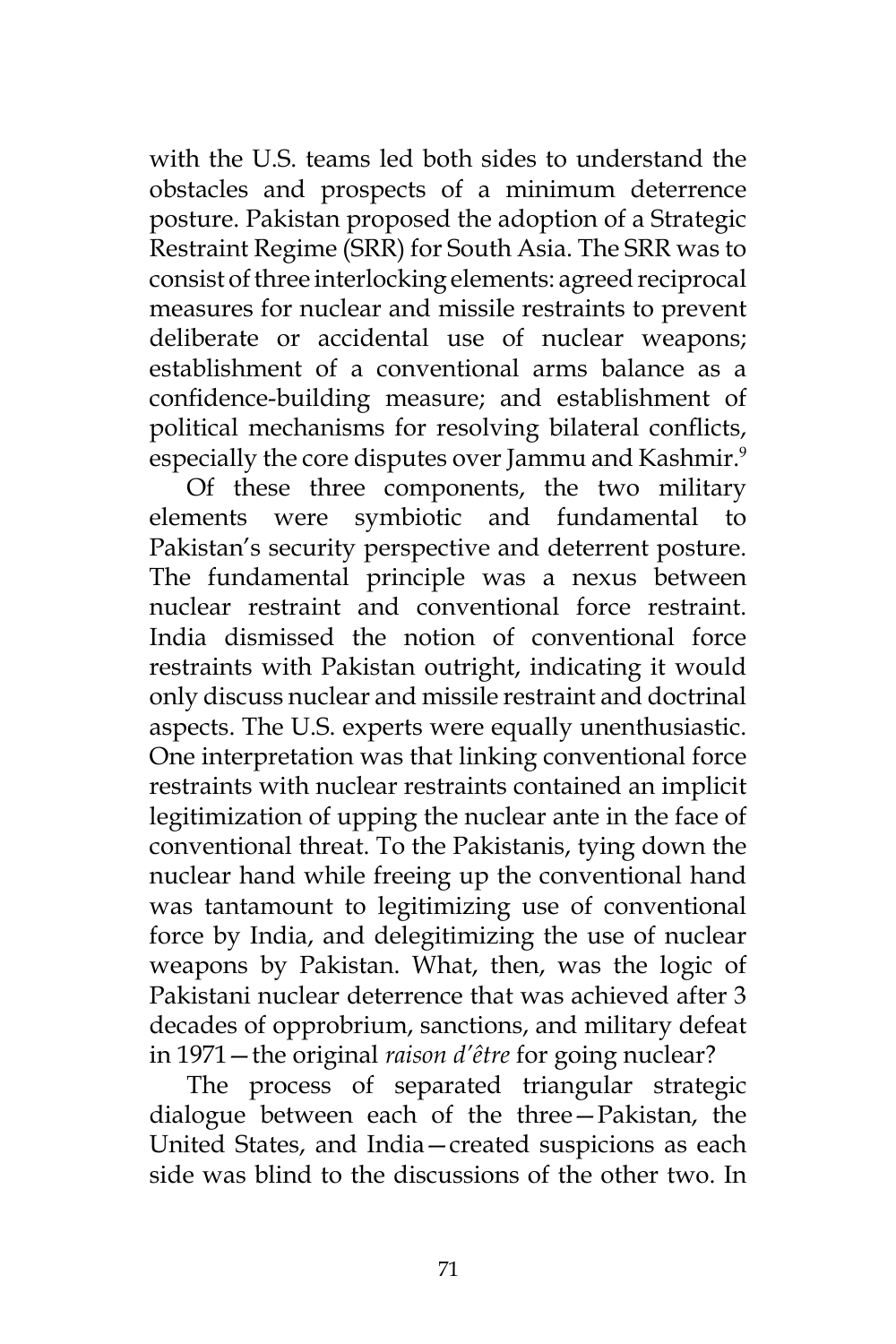Pakistan, suspicion especially grew for two reasons. First, after 50 years of an alliance relationship with the United States, Pakistan was less inhibited in candor and trust. For India, this was probably new. However, U.S. sympathy and the public cozying up of Strobe Talbot and Jaswant Singh lent credence to onlookers that the United States was not interested in an equitable treatment of mutual restraint and potentially had a different agenda with India than with Pakistan. Second, the notion of dehyphenation was evident as the United States began to dismiss Pakistani security concerns; and, increasingly, U.S. negotiators began to mirror the perceptions and positions of their Indian counterparts.10

The strategic dialogue lost its seriousness, and soon it became a U.S.-India partnership dialogue rather than a U.S.-brokered chance of establishing a structure for regional stability. India was loath to accept any regional-based proposals as these would reduce India's status and elevate that of Pakistan.<sup>11</sup> Nevertheless, Pakistan took away many learning experiences. The dialogue process enabled Pakistan to set its priorities and align the key thinking on issues of doctrine, command and control, arms control, and nonproliferation concerns. In particular, the activities of A. Q. Khan crystallized the need for responsible oversight and restraint. There was a hiatus in the dialogue with the military government between 1999 and 2001. President Clinton's reluctant visit in March 2000 with the baggage of Kargil as the backdrop and a failed Agra Summit proved counterproductive in the end.

Encouraged by the success in Kargil and the U.S. response during negotiations, India announced its draft nuclear doctrine in August 1999, later made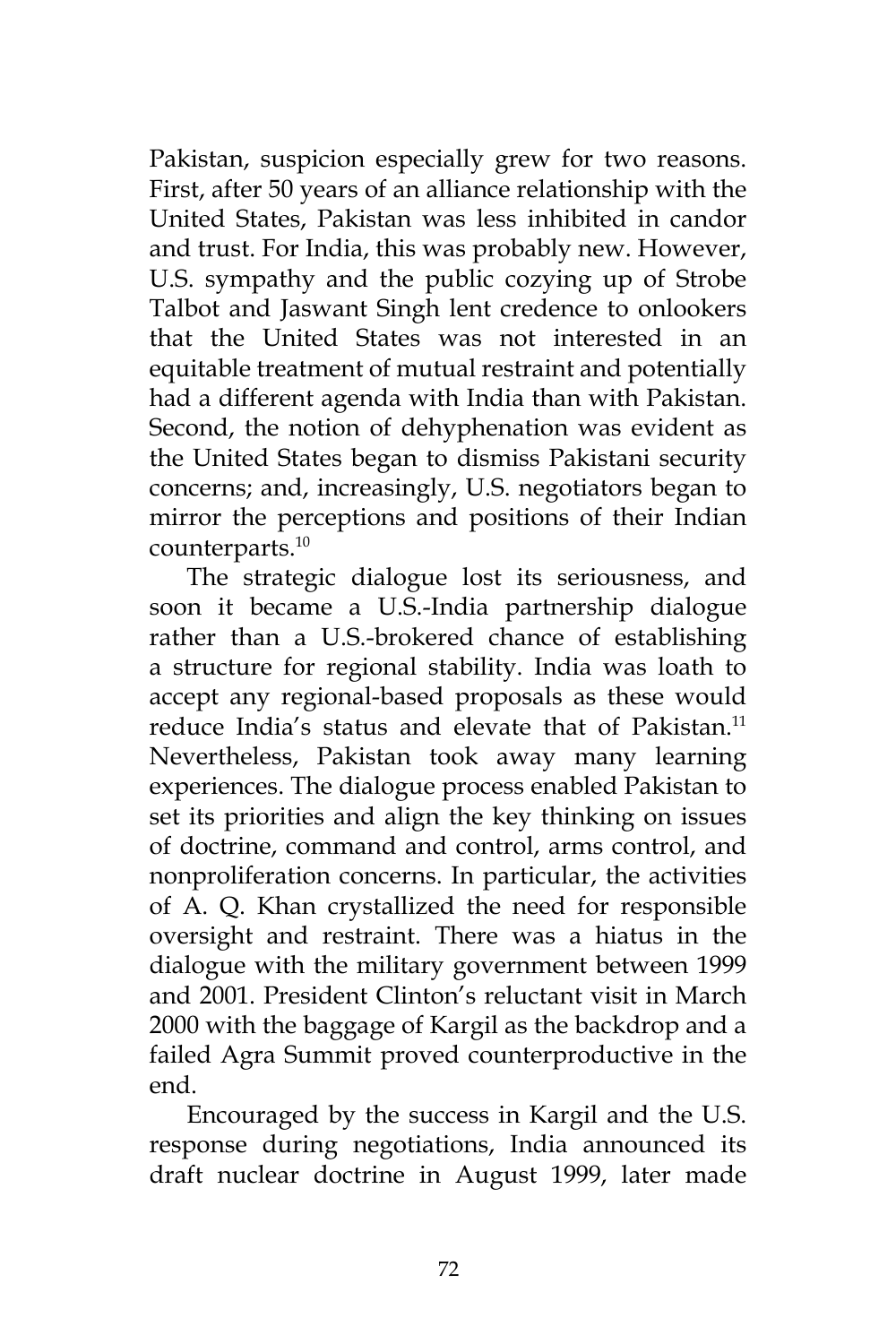official in 2003. The draft nuclear doctrine, which announced the no-first-use policy, espoused a massive retaliation doctrine to include the use of nuclear weapons in the event of a major attack against India or Indian forces anywhere. If attacked with biological or chemical weapons, India would retaliate with nuclear weapons; and India supported this policy with the development of a triad of land, sea, and air nuclear weapons platforms. This was further enhanced by formal deployment of the Prithvi missile and subsequent development and deployment of the Agni series and other cruise missiles (Brahamos). On January 25, 2000, on the eve of India's constitutional birthday, Indian Defense Minister George Fernandos announced a doctrine of limited war under a nuclear umbrella. From a Pakistani perspective, every Indian pronouncement, India's doctrinal thinking, and its force goals and postures were directed at Pakistanspecific interests and only indirectly referred to other unspecified threats (China).

In December 2001, just when U.S. forces were pounding at the Tora Bora hills to destroy the remnants of the Taliban and al Qaeda, Pakistani armed forces were moving into the Federally Administered Tribal Area (FATA). Operation ENDURING FREEDOM had passed through a critical phase with Pakistan providing major logistics, intelligence, and operational space. Pakistani forces were required to be the anvil as U.S. forces were conducting operations across the region. This was the most crucial phase of the war against al Qaeda for which the United States required major Pakistani military force deployment to block the porous border as best as they could. As military operations proceeded along the Afghanistan-Pakistan border, five alleged terrorists attacked the Indian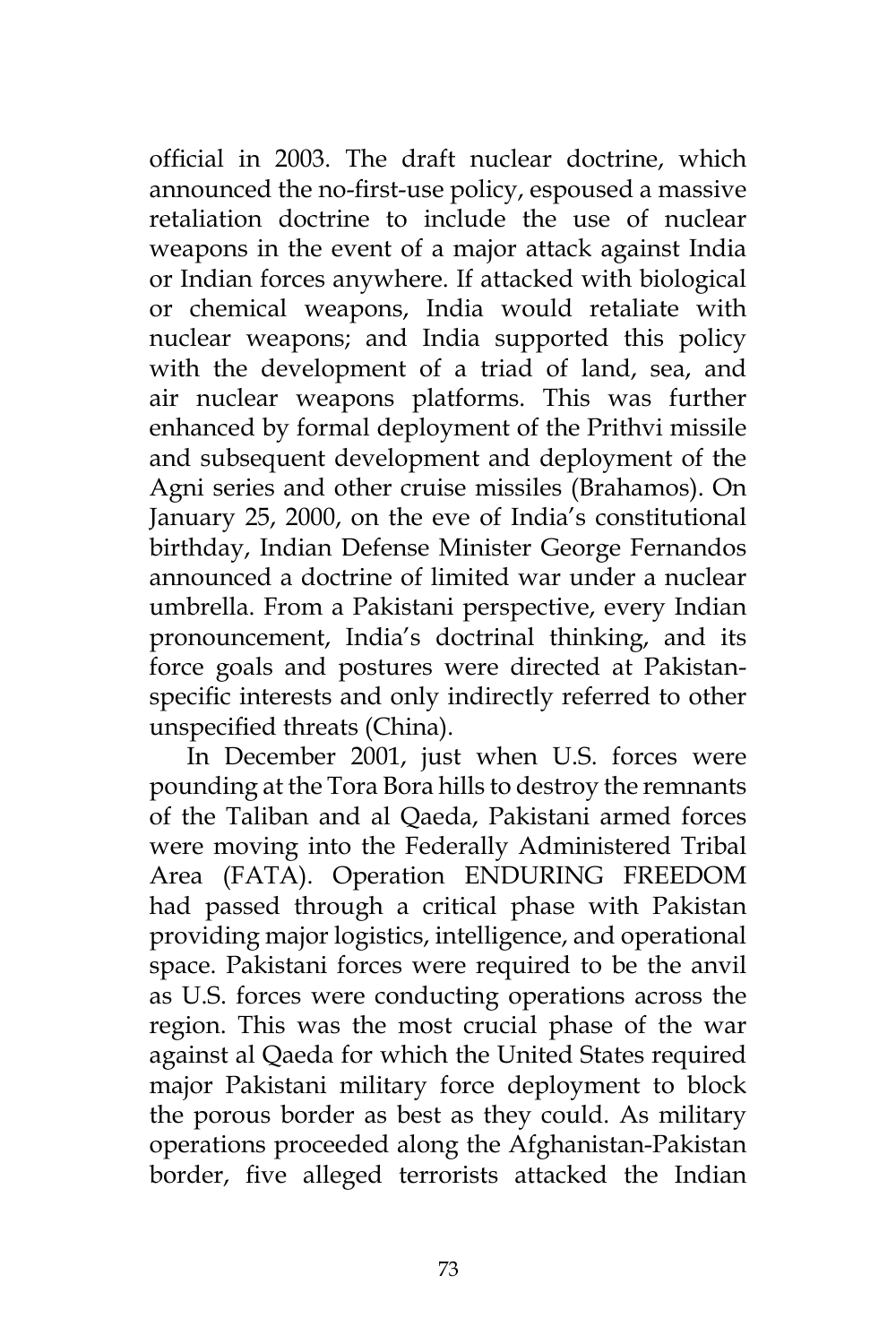parliament in New Delhi on December 13, 2001. This attack was the second of its kind within 2 months. The first attacks were on the State Parliament in Srinagar, Kashmir, on October 1, 2001. Enraged, India ordered complete mobilization of the Indian armed forces, and the Indian Prime Minister called for a decisive war against Pakistan. Since 1984, this was the fifth crisis and the largest and, at 10 months, the longest military standoff between the two rivals. This was also the first time that Pakistani armed forces were physically confronted on two battlefronts, particularly in the Spring of 2002 when U.S. forces conducted another follow-up military operation (Operation ANACONDA).12 As brinksmanship and force deployment deepened on both sides, another terrorist incident occurred in May 2002, and war between the two neighbors seemed imminent. The consequence of the military standoff between India and Pakistan provided an opportunity for remnants of the Taliban and al Qaeda to escape into the porous borderlands with greater ease than would have been possible had Pakistan focused on a single front. The prospects of Pakistani force effectiveness in the tribal borderlands would have been greater at that time because tribal areas had up until then given no resistance to Pakistani force movement, allowing peaceful penetration into tribal areas. During the compound crises in 2002, India and Pakistan respectively signaled strategic unease through missile testing at two peak moments of their military standoffs. India tested its Agni-1 in January 2002, and Pakistan flight-tested three ballistic missiles in May 2002, prompting U.S. intervention to diffuse the crisis.13 Given the propensity of crises in the region for the past decades, and with no prospects of conflict ending, there is not enough confidence that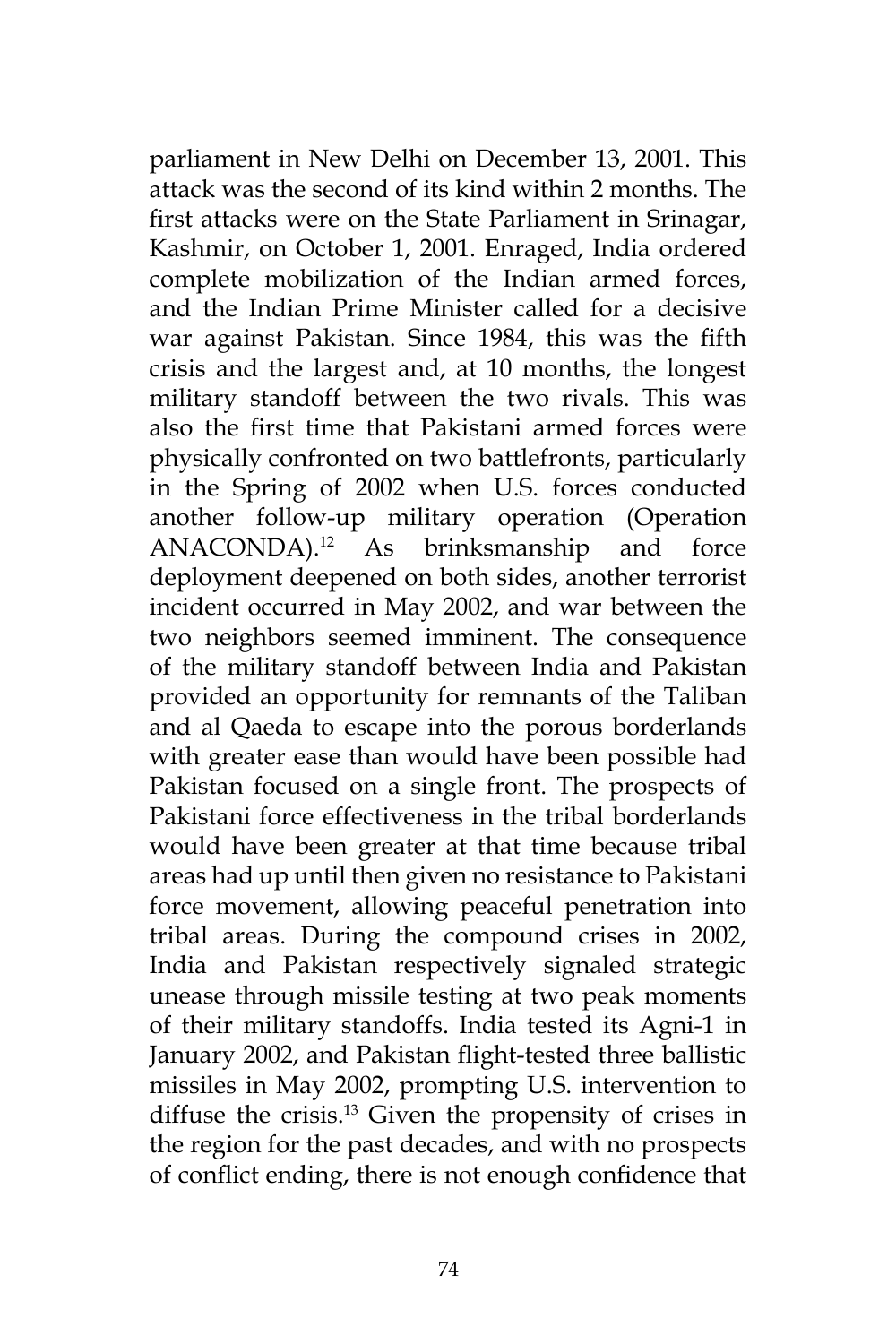a miscalculation can be prevented in the future. The region refuses to acknowledge that limited or lowlevel conflict carries a threat of nuclear escalation.

# **POSSIBLE CAUSES OF A NUCLEAR EXCHANGE BETWEEN INDIA AND PAKISTAN**

The legacy of suspicion created by violent events at partition still exists among many of Pakistan's and India's ruling elites.14 Consequently, India and Pakistan have focused on internal balancing (i.e., modernizing their armed forces and eventually going nuclear) and external balancing (i.e., forging alliances or treaties of friendship with great powers).15 This in turn contributed to the hardening of their respective stances on conflict resolution and the increasing frequency of cross-border crises. The nuclear capabilities of each only exacerbate the tensions inherent between the two countries, pushing each toward unilateral internal security-building measures. The double effect of the nuclear capability is that on the one hand it has contained crises and prevented major wars (deterrence optimism), but on the other hand, failed to prevent a series of military crises and dangerous confrontations (proliferation pessimism).<sup>16</sup> The mix of violent extremism and terrorism in the milieu has made regional security issues no longer an exclusive domain of any one state in the region.<sup>17</sup> Today, terrorist acts are not only affecting societies within the South Asian nations, but its effects ripple through the region and the world.

This section begins with the premise that surprise or unexpected nuclear exchange between the two countries is remote. This condition may change in the future for two reasons. One, change will happen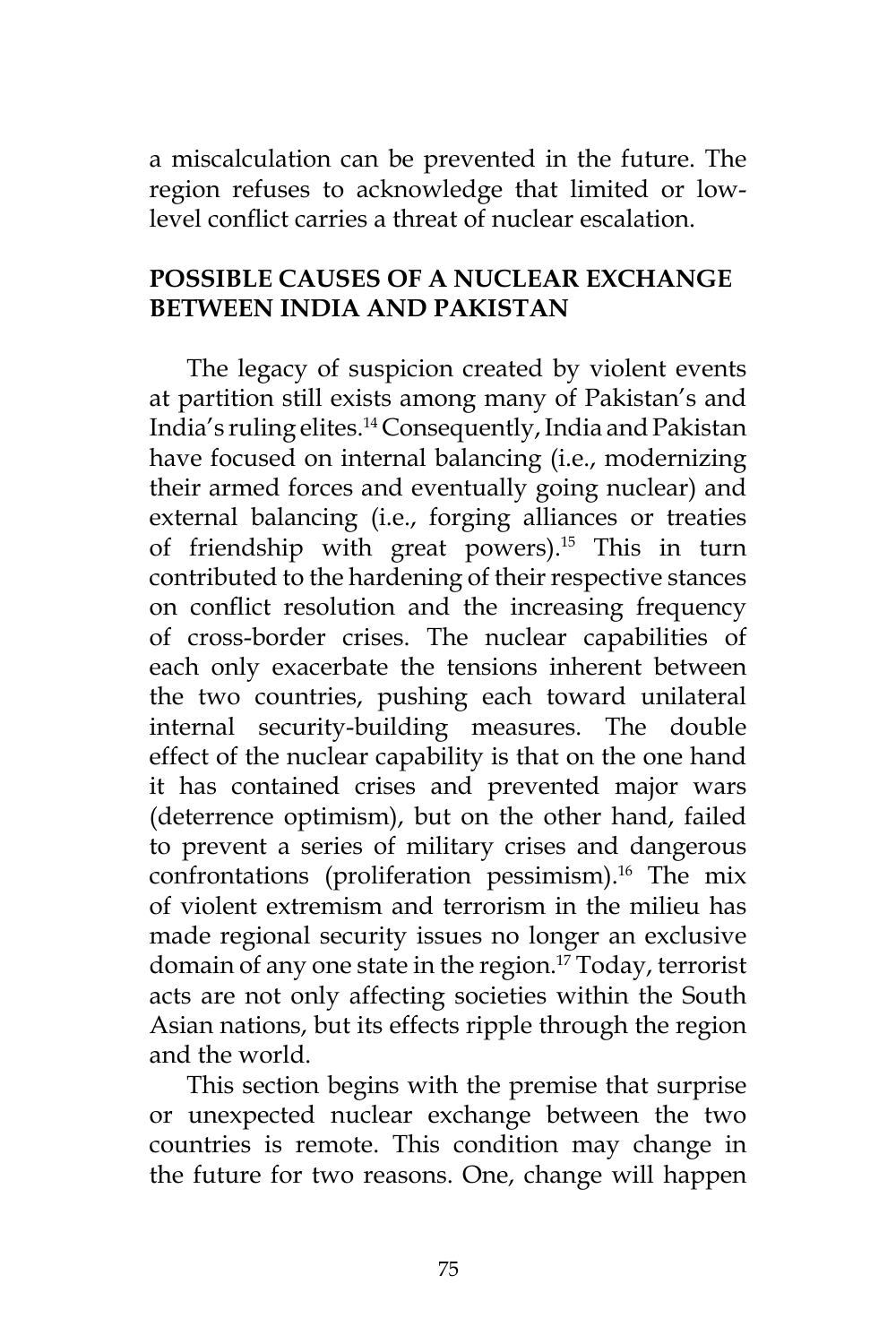if nuclear weapons are mated with delivery systems and deployed arsenals are routinely maintained, as was the case in Europe during the Cold War. Two, if strategic weapons asymmetry between India and Pakistan is broadened, it will increase India's first strike options in terms of capabilities, notwithstanding India's declared intentions of no first use in its official doctrine. This imbalance will occur in the future due to the introduction of destabilizing technologies and the freeing up of India's domestic fissile stock for military purposes, as and when the Hyde Act of 2007 is implemented.

Three major developments will erode the current balance in the future: Increasing capacities in advanced information, surveillance, and reconnaissance systems (Israeli-supplied Phalcon and Green Pine radars, for example); acquisitions of anti-ballistic missile (ABM) systems; and the steady militarization of outer space in which India has recently shown interest. Even if the possibility of a surprise strike against Pakistan may be remote and arguably meant for balance against China, these developments will force Pakistan into countervailing strategies. Pakistan's geophysical vulnerabilities to Indian aggression will increase, compared to China or any other country. This perceived invincibility against strategic arsenals would encourage India to wage limited wars with conventional forces. Since the 2002 military standoff and relative tranquility between India and Pakistan, the Indian military has experimented with new ideas of waging conventional war with Pakistan, as illustrated by the emerging military doctrine of Cold Start.

India's Cold Start military doctrine envisages creating multiple integrated battle groups that are self sufficient in limited offensive capacities—maneuver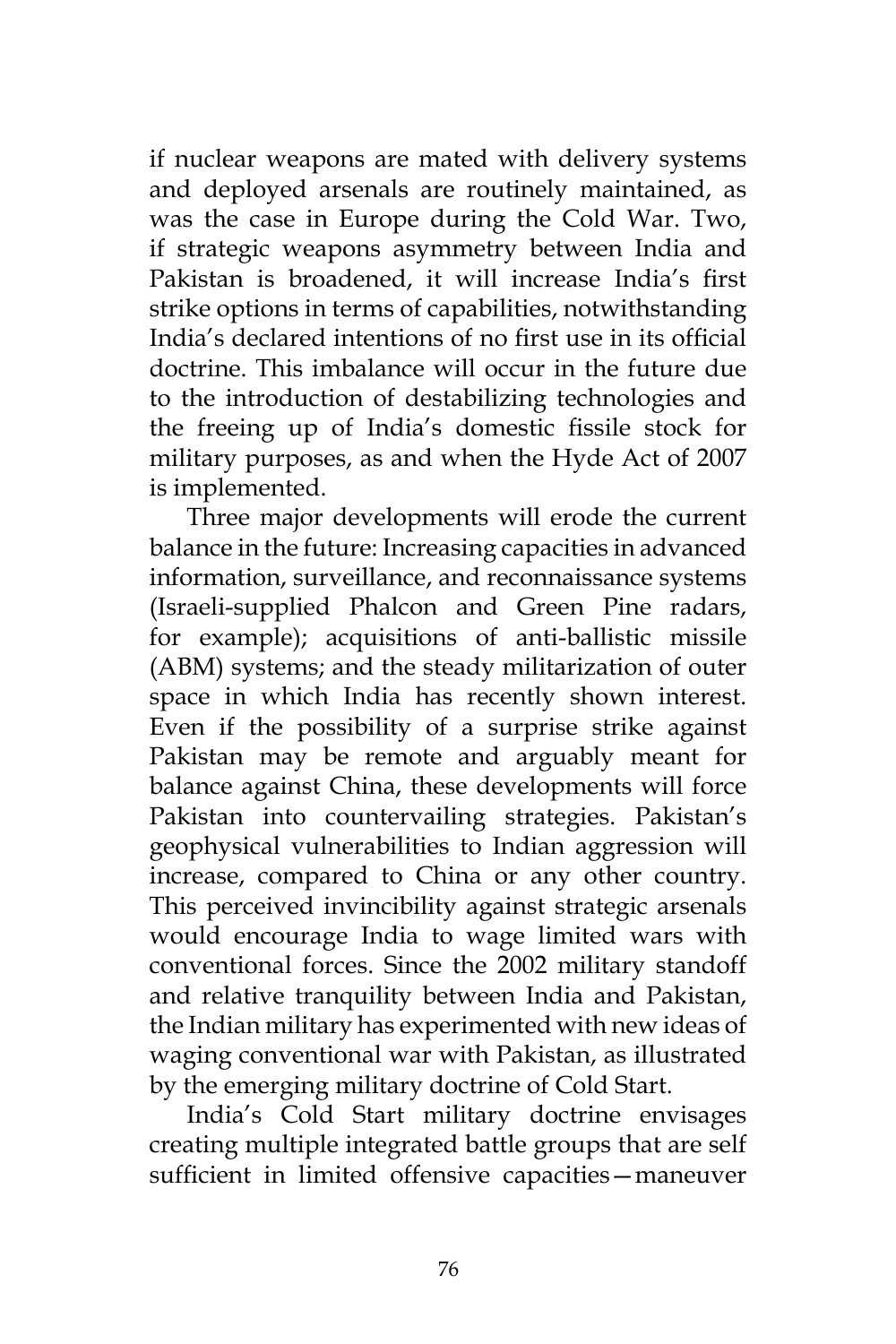and firepower—forward deployed to garrisons close to Pakistan. One study suggests that the doctrine requires reorganizing offensive power of the three Indian Army strike corps into eight integrated battle groups, each roughly the size of a composite division, comprised of infantry, armor, and supporting artillery and other fire power units. This force would resemble the erstwhile Soviet Union's offensive maneuver groups, capable of advancing into Pakistan on different axes with the support of the air force and naval aviation.<sup>18</sup> The fundamental purpose of such a doctrine is to redress India's time-consuming mobilization of offensive mechanized forces, which loses surprise and allows Pakistan time to outpace India due to the short distances required for deployment. This was demonstrated in the 2002 crisis, and the Indian military was somewhat frustrated because of heavy-handed political control, diplomatic intervention, and loss of military opportunity to wage a short and limited, but intense, punitive war. Cold Start reflects several assumptions on the part of India. It dismisses Pakistan's nuclear capability, assumes accurate calculations of red lines, assumes it can control the degree of escalation, underestimates Pakistan's reciprocal conventional preparations and the subsequent retaliatory damage, assumes Indian and Pakistani governments will accept a fate accompli, and believes the reaction of outside powers (read United States) would be manageable and would help keep the conflict purely conventional and limited. These are all sizeable and significant assumptions; the failure of any opens the door to uncontrollable escalation to the nuclear level. The possible long-range outcomes for maintaining such a doctrine include an increasingly fortified India-Pakistan border, continued tension and pressure to maintain strategic weapons deployment, and a regional arms race. All three outcomes hinder the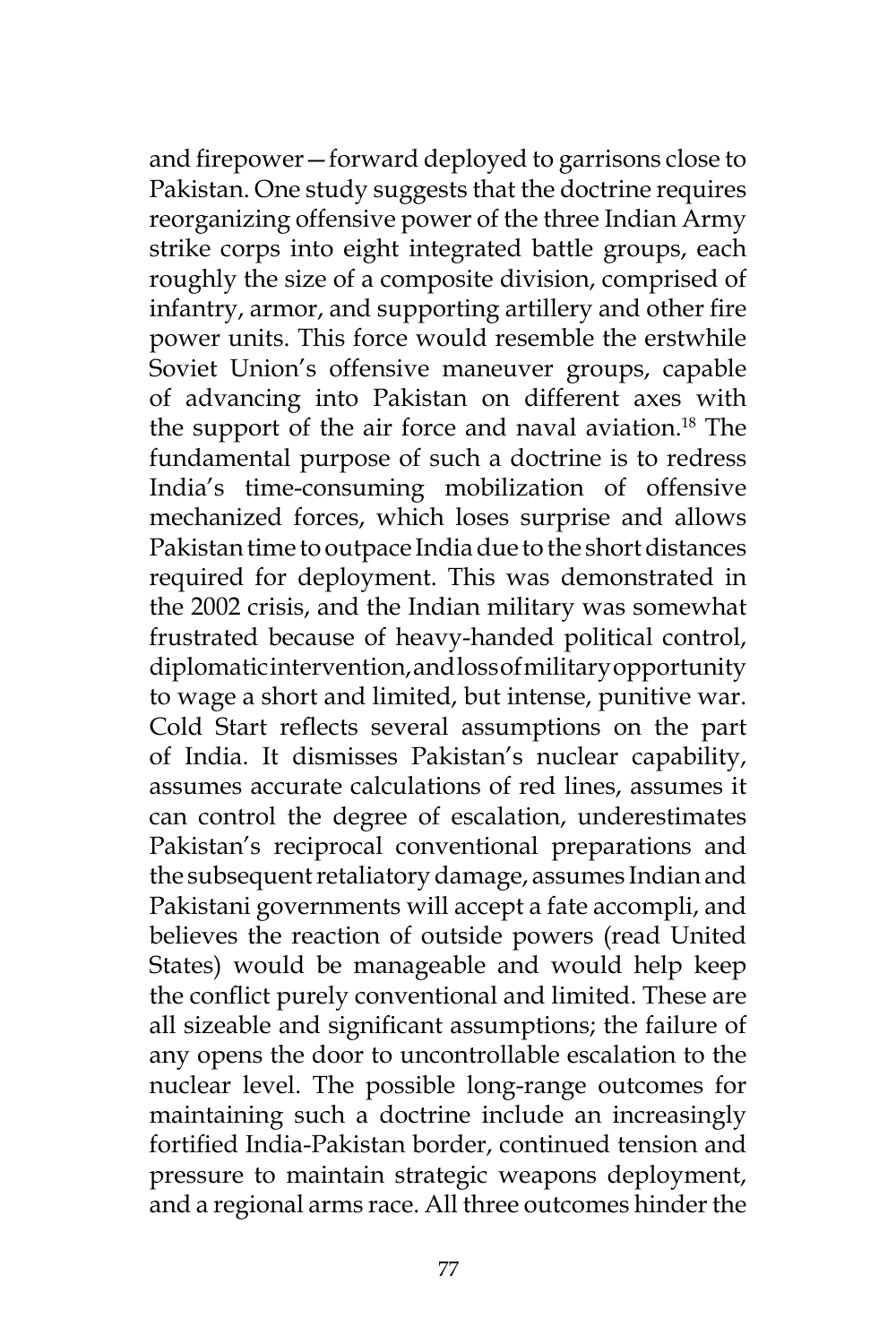development of each country, but would be especially debilitating for Pakistan as it struggles to maintain two borders and a multitude of domestic crises.

# **Nuclear Force Deployment Scenarios.**

Should security dynamics unfold as described above, Pakistan will be forced to become a security state, far removed from the vision of a welfare state. In a heightened security environment with no peace prospects, there are four possible general scenarios in which Pakistan would be forced to consider deploying nuclear weapons, as outlined below:

**1**. **Hot pursuit.** India conducts punitive raids across the LOC or the international border. Imminent tactical preparations in India will force Pakistani conventional force reserves to mobilize.

2. **Brass Tacks and composite crises 2002 revisited**. Indian conventional force builds up for coercive deployment or decisive war (Brass Tacks or 2002 deployment), and nuclear forces are alerted and deployed.

3. **East Pakistan revisited.** India abets internal discords within Pakistan, inducing civil war, and seeks an opportunity to assail it as it did in 1971. Balochistan and parts of Sind and the North West Frontier Provinces, where domestic unrest and religious and tribal extremism are high, are good candidates for such a design.

4. **Peacetime deployment of strategic weapons.**  India opts for formal deployment of nuclear forces, citing China or another strategic threat, and Pakistan follows suit.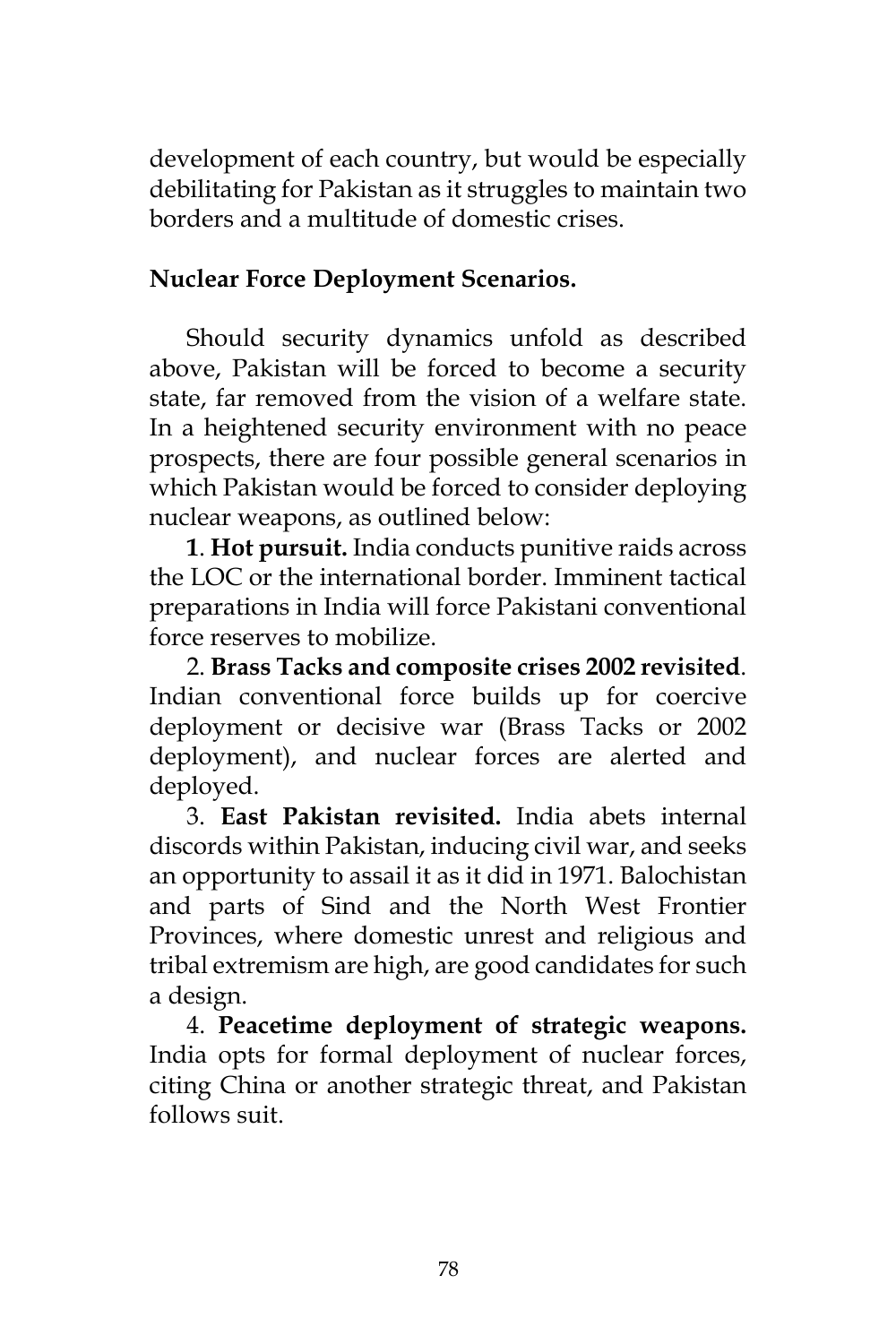The strategic picture profoundly changes should any conditions enumerated above manifest themselves. Lieutenant General Khalid Kidwai, in an interview with two Italian physicists, discussed hypothetical use scenarios and generally defines Pakistan's nuclear thresholds. Paolo Cotta-Ramusino and Maurizio Martellini quote Kidwai:

Nuclear weapons are aimed solely at India. In case that deterrence fails, they will be used if:

a. India attacks Pakistan and conquers a large part of its territory [space threshold],

b. India destroys a large part either of its land or air forces [military threshold],

c. India proceeds to the economic strangling of Pakistan [economic strangling], or

d. India pushes Pakistan into political destabilization or creates a large scale internal subversion in Pakistan [domestic destabilization].<sup>19</sup>

The four thresholds—geographic, military, economic, and domestic, as defined by Lieutenant General Khalid Kidwai—are factors that would determine the decision for deliberate use by a national command authority. These are not red lines, defined and understood by the adversary or other external parties. A clearly defined red line erodes nuclear deterrence and provides room for conventional force maneuver or destruction by firepower. The other possibility is inadvertent nuclear use. In this chapter, I use the Barry Posen model of inadvertent escalation and apply that model to the conditions applicable to South Asia.<sup>20</sup>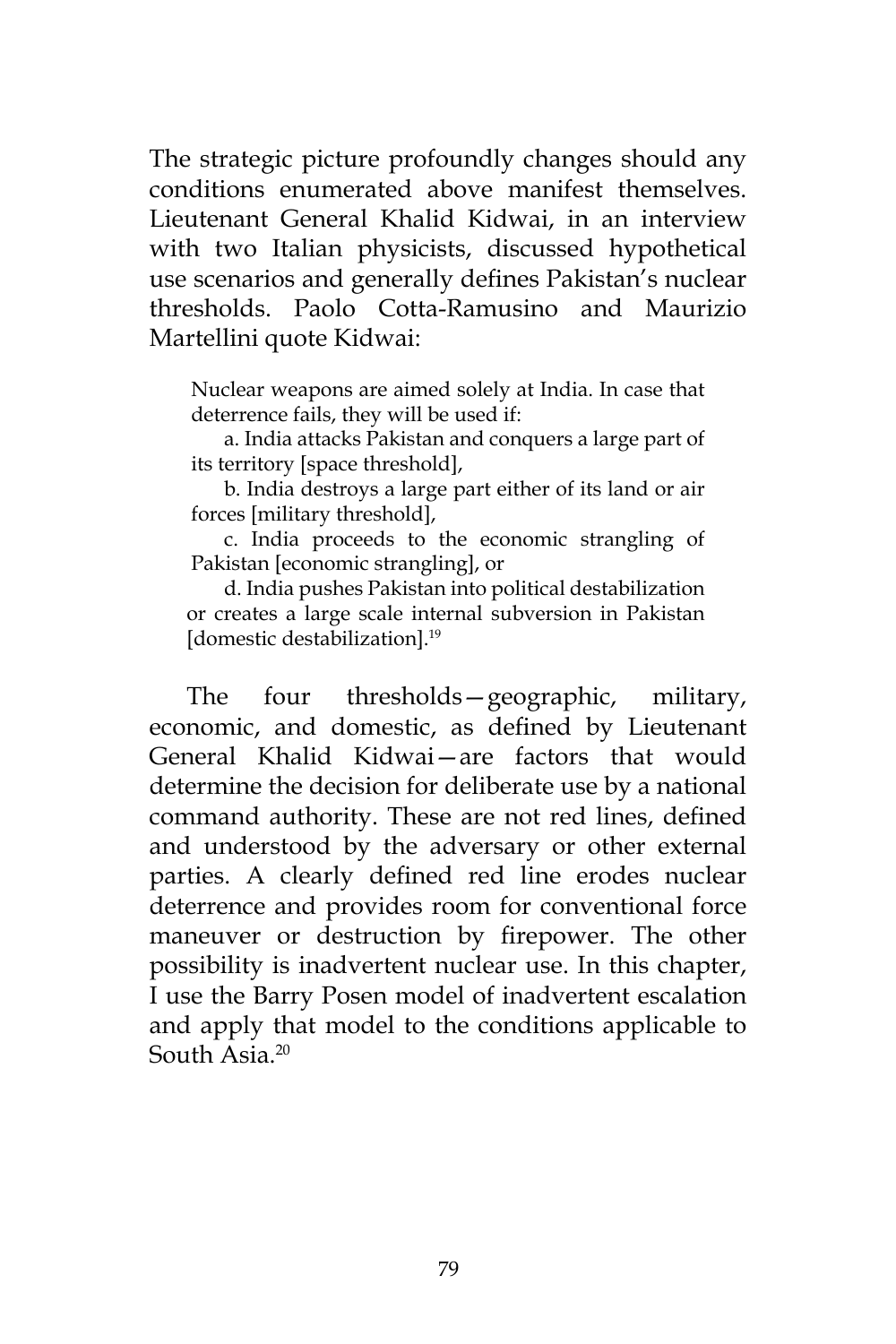#### **Nuclear Use Scenarios.**

In the absence of any structure of strategic restraint between nuclear-armed neighbors, the possibility of conventional wars breaking out is more likely. This then raises the question Barry Posen raised nearly 2 decades ago: the probability of inadvertent use. I argue that once the conventional war breaks out, the fog of war sets in and two major factors can create conditions for inadvertent use. First, during a conventional war, deceptions, countercontrol targeting, and communication breakdowns are routine consequences of warfighting. These elements contribute to the fog of war, which is further thickened by other conditions, as elucidated by Carl von Clausewitz in *On War*. Second, during peacetime, nuclear weapons safety is more important than effectiveness, especially if chances of war are small. But in war, the safety coefficient is of lesser significance than battle effectiveness. Again, this factor is not simply common sense, but critically important for deterrence stability. An unmated safe weapon will likely failsafe but is more vulnerable to preventive strikes. National command authorities cannot afford this risk and therefore must not only make weapons invulnerable but also capable of effective retaliation. It is the combined effect of these two factors that form the danger of inadvertence in the fog of war. As Martin Schram put it, "Danger of inadvertence is not guided by human planning but human frailty."<sup>21</sup> Following are possible scenarios that can cause inadvertence in the fog of war:<sup>22</sup>

*Fog of War Scenario One:* When strategic arsenals are deployed for war, deployed delivery vehicles capable of carrying both conventional and/or nuclear warheads are dispersed for protection and invulnerability. In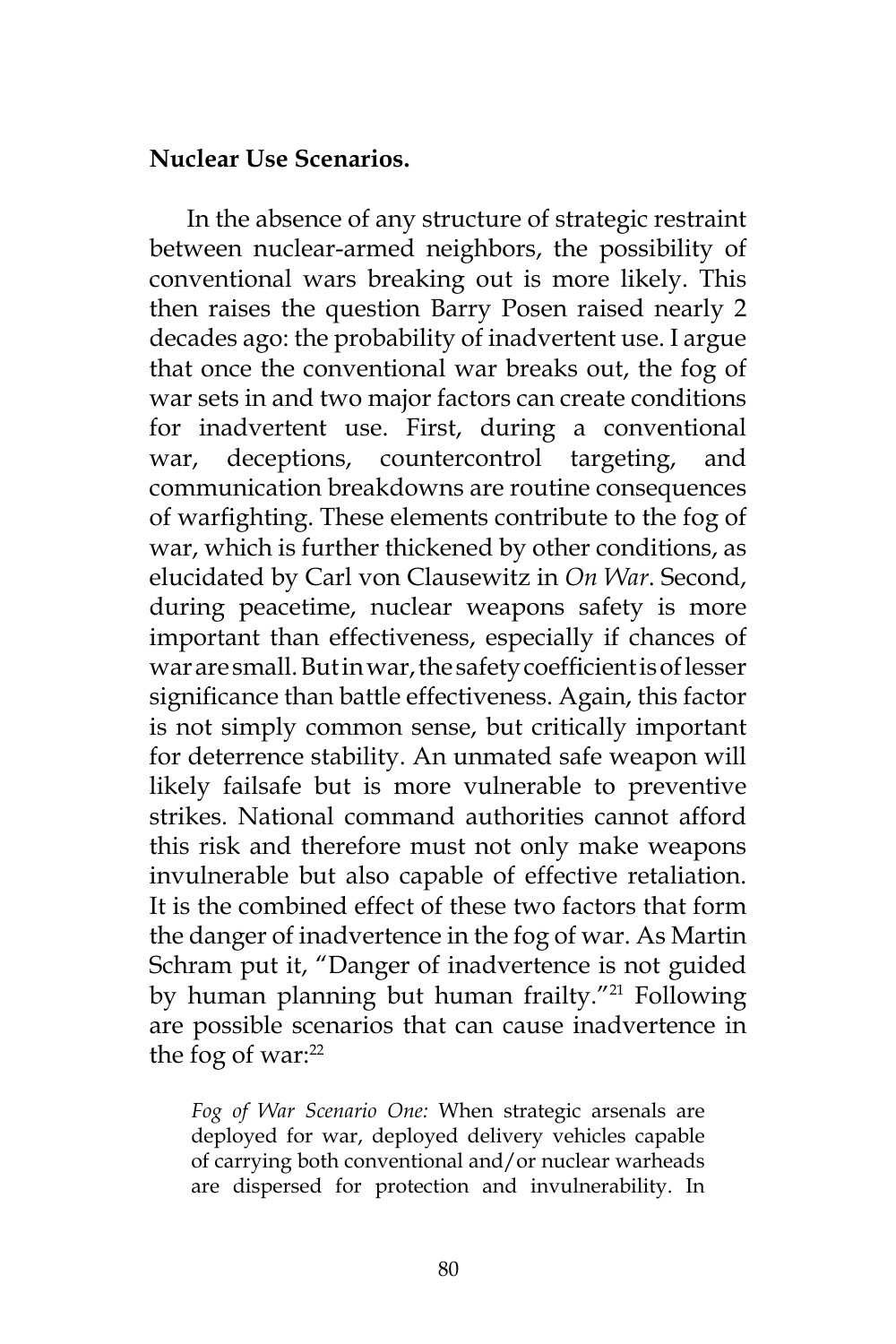addition, dummy warheads and real ones are mixed to deceive and keep the enemy guessing. The probability of misperceptions with the adversary increases, especially in South Asia. In the midst of war, any launch by such a strategic weapon (ballistic or cruise missile) will reach the target within 3 to 5 minutes. Depending on what warning and damage it does, any weapons fired from a strategic delivery vehicle will evoke unpredictable responses and the dimension of the battle will change.<sup>23</sup>

*Fog of War Scenario Two*: The second scenario could be derived from a communications break down in conjunction with a perceived rumor of decapitation or crippling of national leadership or the national command centers. Most modern wars commence with such a strike. Aircraft and ballistic or cruise missiles are ideal weapons to take out leadership in countercontrol strikes to decapitate nuclear forces, which are then either rendered incapacitated or incapable of effective retaliation. These forces, usually dispersed, camouflaged, and concealed, could then be neutralized by other means. In such an extreme case, for deployed nuclear forces to be effective, the "always" element of the command and control dilemma would become more expedient than the "never" element.<sup>24</sup> The last resort scenario would necessitate a "manual override" capability with nuclear weapon units.<sup>25</sup> This can only be undertaken in extremis, and it still does not necessarily imply that weapons units are independent or not under command or control of a formalized chain of command.

*Fog of War Scenario Three:* A conventional attack by aircraft destroys a nuclear weapon convoy or a fixed site on the ground, resulting in an explosion featuring a radioactive plume. In this case, it is unclear whether a nuclear weapon was used or the nuclear asset was blown up on the ground. Imagine a hypothetical scenario in which a Pakistani air force plane or ballistic missile were to hit an Indian nuclear weapon site or ballistic missile convoy. Will India construe this to be a first nuclear strike by Pakistan? Will India retaliate as enunciated in its strategic doctrine, or will India deliberate and evaluate what had happened before responding?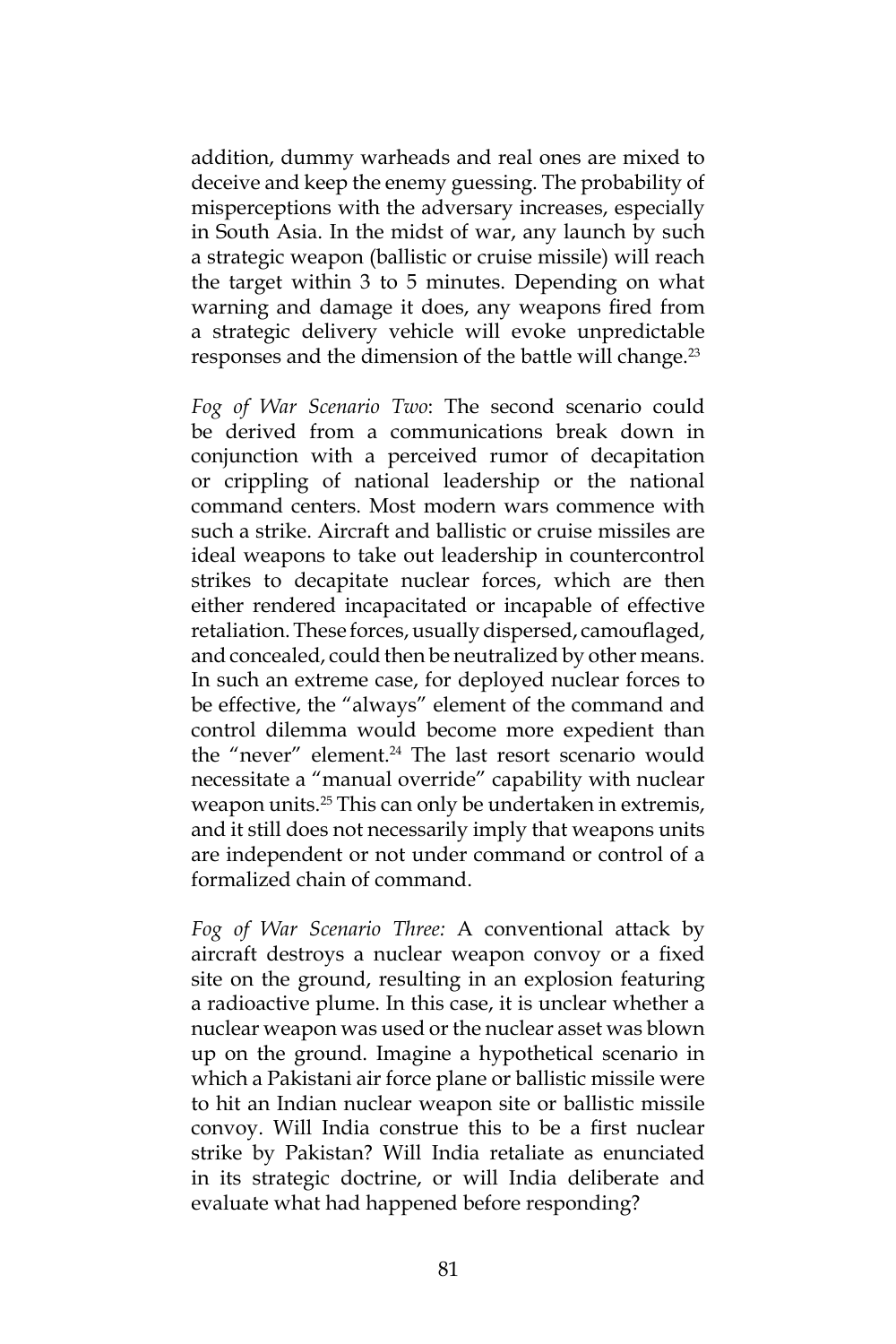In all of the above scenarios, the best outcome would be that the respective national command authority does not jump the gun, assesses damage, and evaluates options. The worst case response, however, would be one made out of haste or impatience; war situations can cause irrational responses leading to an upward spiraling of panic within militaries and civil societies. The short flight times between countries suggest that this is a plausible scenario; therefore, the confusion and time-compressed reactions and responses in the heat of war should not be discounted. It is hard to predict the reaction and response of units in the field if some of their nuclear assets are destroyed or made ineffective by conventional attacks. In the ensuing chaos, would surviving units, if capable of operating manually, wait for authorization (enabling codes) and deliberation of the national command authority? Discipline, training, and Standing Operating Procedures (SOPs) would suggest they might; but as of yet, there is no precedent in history that sets a barometer to predict battlefield responses of militaries armed with both lethal conventional as well as nuclear weapons.

Pakistan's National Command Authority retains assertive control during peace and war. In a state of war, nuclear weapons will be mated with delivery systems; permissive action links to enable weapons will be established with a two- to three-man rule; and clearly articulated instructions about the authorization will be clearly issued to all commands.<sup>26</sup> However, it is unclear how command and control will cope with electronic jamming or other information warfare techniques that may preclude enabling weapon systems. Alternative command and communication channels are therefore always planned. In Pakistan,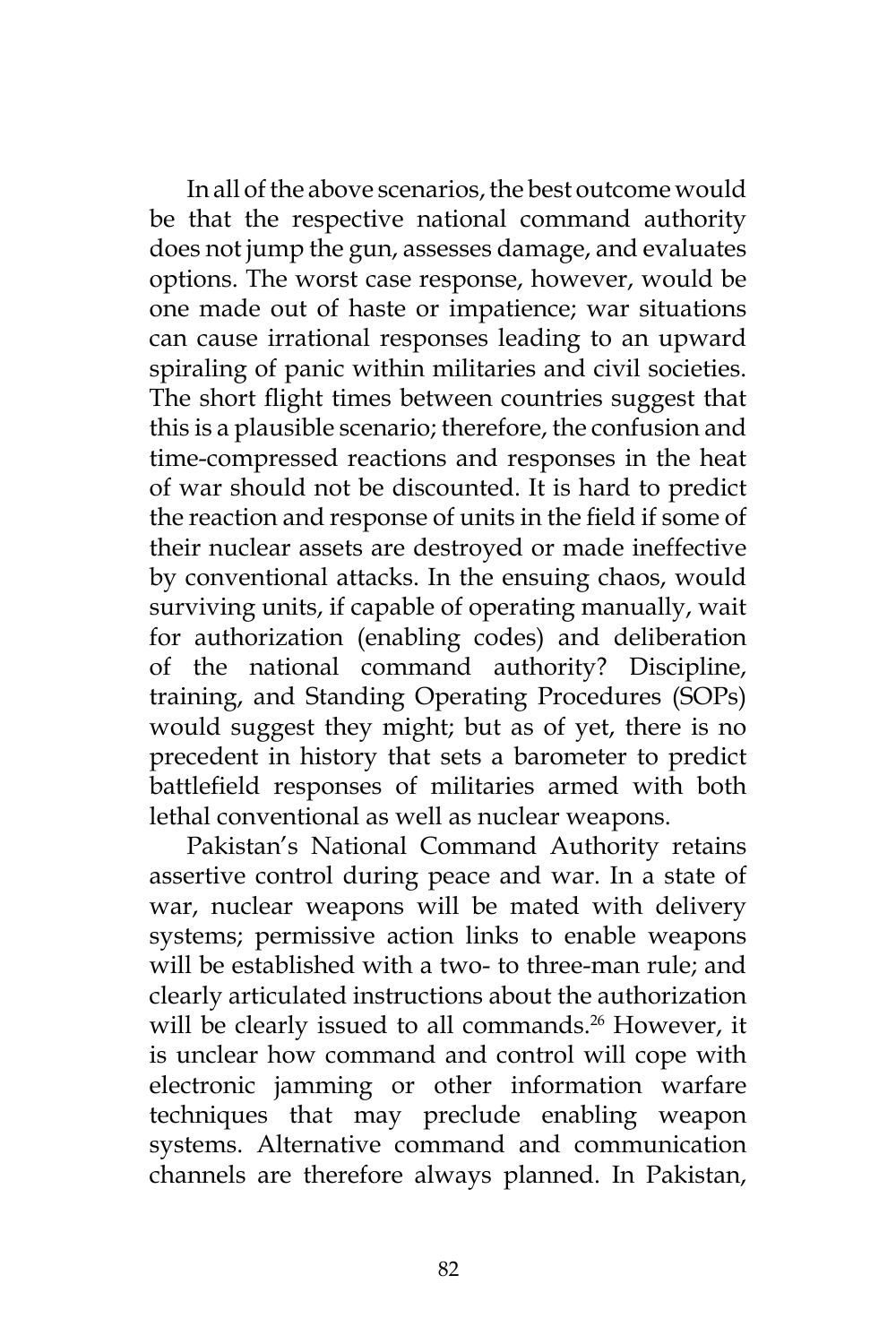command and communication systems are wargamed each year to test the efficacy of the system. Even if redundancies fail, methods of establishing contact will be made through any means of transportation, including helicopters or ground transportation. Absence of communications will force local leaders to make use-it-or-lose-it decisions in case of severe attacks. However, should all other means fail, the last resort would necessitate pre-delegation to next-incommand or alternative commands as redundancy to assure retaliation, further enhancing deterrence.

# **UNILATERAL AND BILATERAL ANTI-ESCALATION STEPS FOR PAKISTAN AND INDIA**

Unlike Pakistan, India is in a different position when it comes to reducing military tension between itself and Pakistan specifically and in South Asia generally. Its geographical size, central location, and military strength give India a hegemonic influence that it uncomfortably and inconsistently wields. In South Asia's turbulent history, India passed through its most dangerous decades relatively better than others, its smaller neighbors lacking adequate structure and strength to stem crises and wars. Regional security issues compounded also due to India's steadfast reluctance to accommodate its neighbors and to focus on a grand strategy of regional hegemony.<sup>27</sup>

India is still searching for the right strategy to deal with its neighbors, arguably impeding its own rise.28 Two opposing schools of thought have emerged in the past 2 decades. The first school was based on engagement with its smaller neighbors on the basis of nonreciprocity, also referred to as the Gujral Doctrine.<sup>29</sup>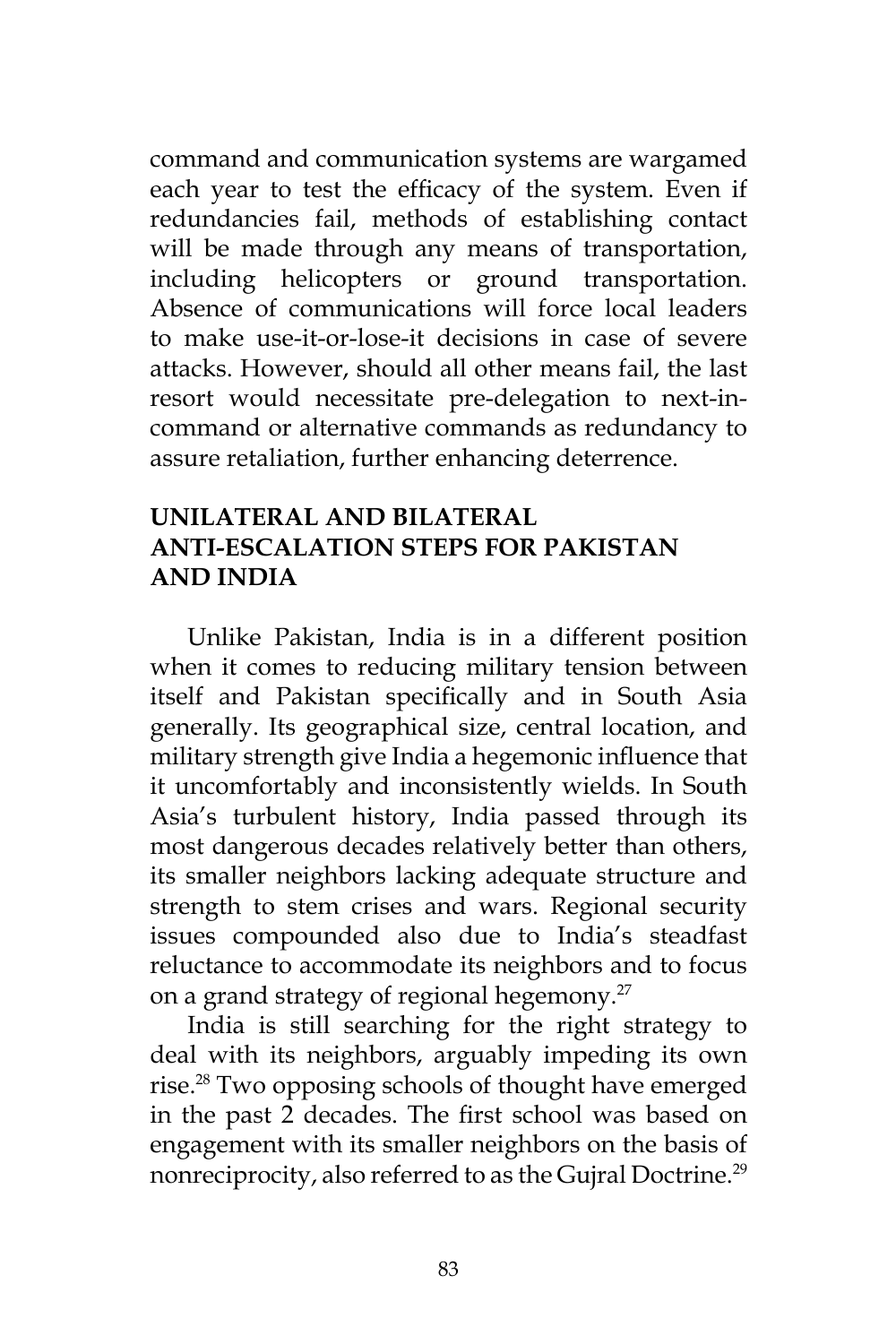The second school of thought seeks a dominant posture and assertive policy towards neighbors, as enunciated in the Gandhi Doctrine.<sup>30</sup> India followed both tracks at various times, eventually favoring the hegemonic model. Had India pursued a broad approach of accommodation with its neighbors, it would not only facilitate better regional integration, but the prospects of fostering sustained peace and conflict resolution would be greater as well. A self-confident neighborhood that has a stake in, rather than a fear of, India's rise is a harbinger for stronger structures of peace.

As identified above, India enjoys an edge in geophysical as well as qualitative and quantitative superiority over Pakistan. India can choose the time and place for an offensive, and it "is the conventional imbalance that could bring both sides to the nuclear brink."31 Zawar Haider Abidi explains the Pakistani nuclear posture, which rejects the concept of no first use primarily due to its perceived vulnerability to Indian conventional advantage.32 A RAND Corporation study endorses the unlikelihood of a change in Pakistan's nuclear posture "without shifts in the conventional balance of forces, requiring CBMs [confidencebuilding measures] to demonstrate non-hostile intent" (e.g., halting training along the LOC in Kashmir or the prenotification of major military exercises).<sup>33</sup> As argued elsewhere in this chapter, the best pathway to assured nonuse of nuclear weapons is to undertake conventional arms control measures.

India and Pakistan go back a long way in negotiating treaties and elaborate CBMs.<sup>34</sup> Unfortunately, the record of implementation is rather unimpressive.<sup>35</sup> CBMs are no panacea for peace and security, but they are a useful foundation for potential structural arms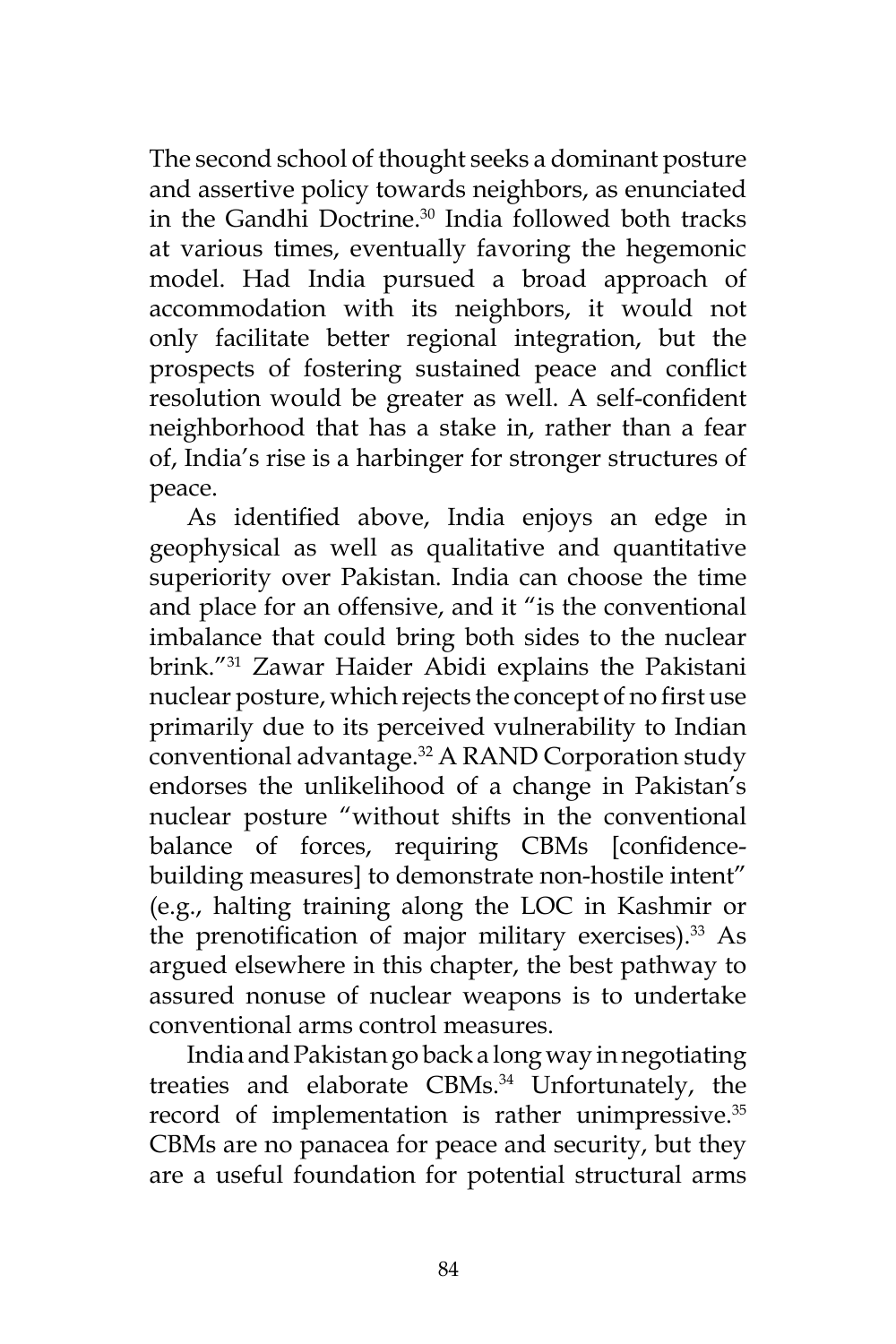control agreements. The basic reasons for the failure of CBMs is continuing distrust, aggressive force postures, forward deployment of military units, and continuing violence in the region. As one Indian author says,

India has significant and identical CBMs with both China (stronger) and Pakistan (weaker) neighbors, the implementation of Sino-India and Indo-Pakistani CBMs have been different. With China, India has had positive experiences, with forces pulled back and tensions eased. India believes this is so because there is greater political will and common desire to normalize relations in the case of China, but not so in the case with Pakistan.36

The reasons go beyond the political will: India's and China's force deployments against each other are neither threatening in real time nor accompanied by active violence.

There is also a fundamental disagreement over the approach to peace and CBMs. India insists on transparency of doctrines as an important ingredient to tension reduction, particularly emphasizing a no first-use policy. Since Pakistan refuses to agree to such a step in the face of a superior conventional force, its diplomats concentrate on bilateral conventional and nuclear force reduction steps and India's offensive doctrines and force postures.<sup>37</sup> Subsequently, the process of agreement is extremely slow. Regardless, there are unilateral and bilateral measures the two countries can take to reign in the nuclear risks.

### **Unilateral Anti-Escalation Measures.**

Even though bilateral measures have the greater potential to reduce the likelihood of conventional escalation, there are steps each country can take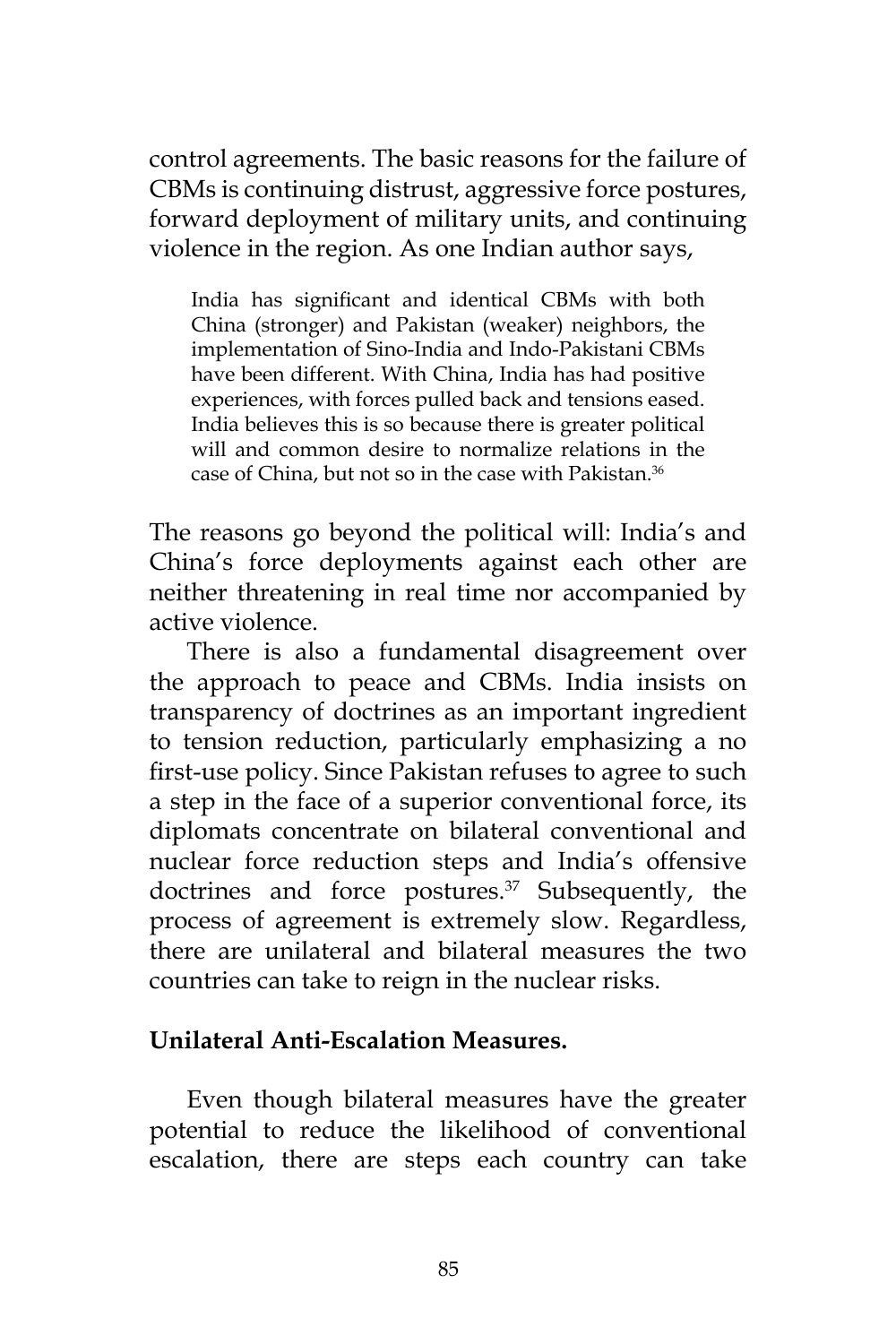without reciprocity, which could also mitigate escalation. On Pakistan's side, they can go beyond their ill-defined deterrence doctrine by specifically defining (and announcing) specific policies on key issues with appropriate parliamentary backing.

*Strategic Weapons (warheads and missiles).* Pakistan could make an official strategic doctrine that encompasses its concerns, doctrinal approach, and security obligations. Four main ingredients around which its doctrinal pronouncements could revolve are:

1. Minimum credible deterrence and eschewing of an arms race with India;

2. No first use of force—conventional or nuclear;

3. No transfer of nuclear technology to any state or nonstate entity or provision of extended deterrence to any other country; and,

4. No use or threat of use of force against a nonnuclear state.

*Strategic force postures*. Pakistan can formally announce that unless the security situation dramatically deteriorates, its nuclear weapons will remain dealerted, its missiles and nuclear warheads will not be kept mated with delivery vehicles (aircraft or missiles), strategic weapons will remain operationally nondeployed, and Pakistan will provide notification of all missile tests. Islamabad should consider broadening its notification policy by including all neighbors of its tests, particularly Iran, Afghanistan, and China.

*Conventional forces*. Pakistan can formally announce it will not engage in a conventional arms race and will only maintain an acceptable ratio commensurate with its threats; and will not engage in dangerous hot pursuits, surgical strikes, or limited war with any neighbors across recognized borders or agreed lines of deployment (i.e., no more Kargils.)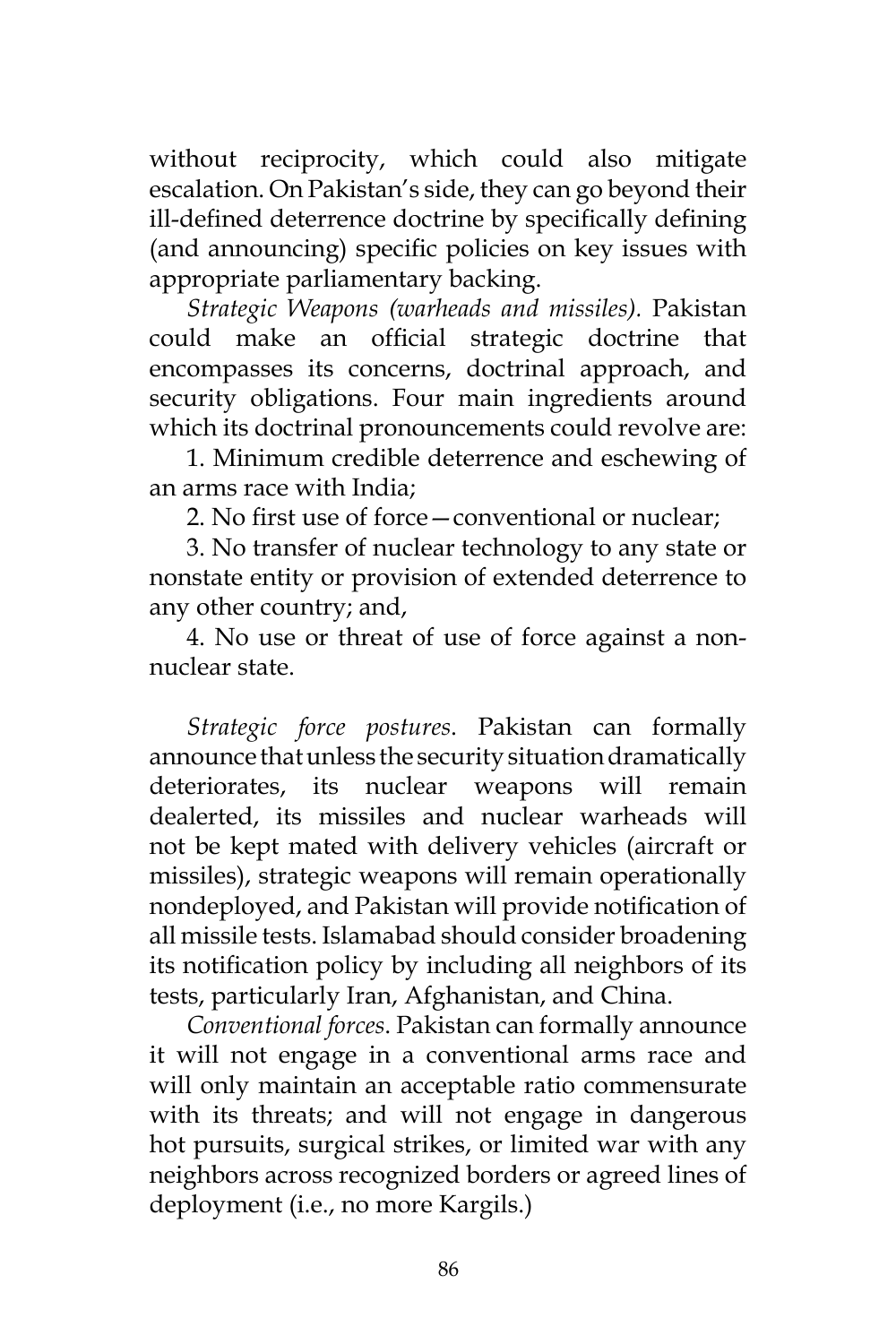*Low-intensity conflicts*. Pakistan should explicitly renounce the asymmetric strategies of using noncombatants in any shape or form as part of its security policy. It should explicitly announce that it will not allow its state territory or territory under its control to be used for training, organizing, preparing, and executing any form of cross-border violence (i.e., no more Operation GIBRALTAR or other forward policy as an extension of strategic depth). Pakistan should offer a joint regional terrorism cooperative center and open it to all neighbors and likeminded countries.

India, too, has some nonreciprocity steps it can take to mitigate conventional escalation. The South Asian hegemon can unilaterally announce that it will neither cross borders or the LOC (i.e., no more Siachins), mobilize mechanized forces (i.e., no more Exercise Brass Tacks), or undertake coercive operations (i.e., no more Operation PARAKARMs) against South Asian Association for Regional Cooperation (SAARC) members, and that it will only maintain defensive formations within its border areas. This would preclude Brass Tacks-like developments and allow its smaller neighbors, Pakistan in particular, to focus their domestic military operations on counterinsurgency efforts. Furthermore and most importantly, India does have room to renounce its offensive military doctrines such as Cold Start and unlink future doctrines from the concept of limited war under a nuclear umbrella. Also, India's offensive military exercises can be reshaped not to portray Pakistan obtusely as the sole opposition force. Brazen Chariots, an exercise conducted in April 2008, is one such example that continues to harden Pakistan's belief that India's war preparations are Pakistan-specific. Lastly, India has the capacity to take the lead in coordinating joint military and naval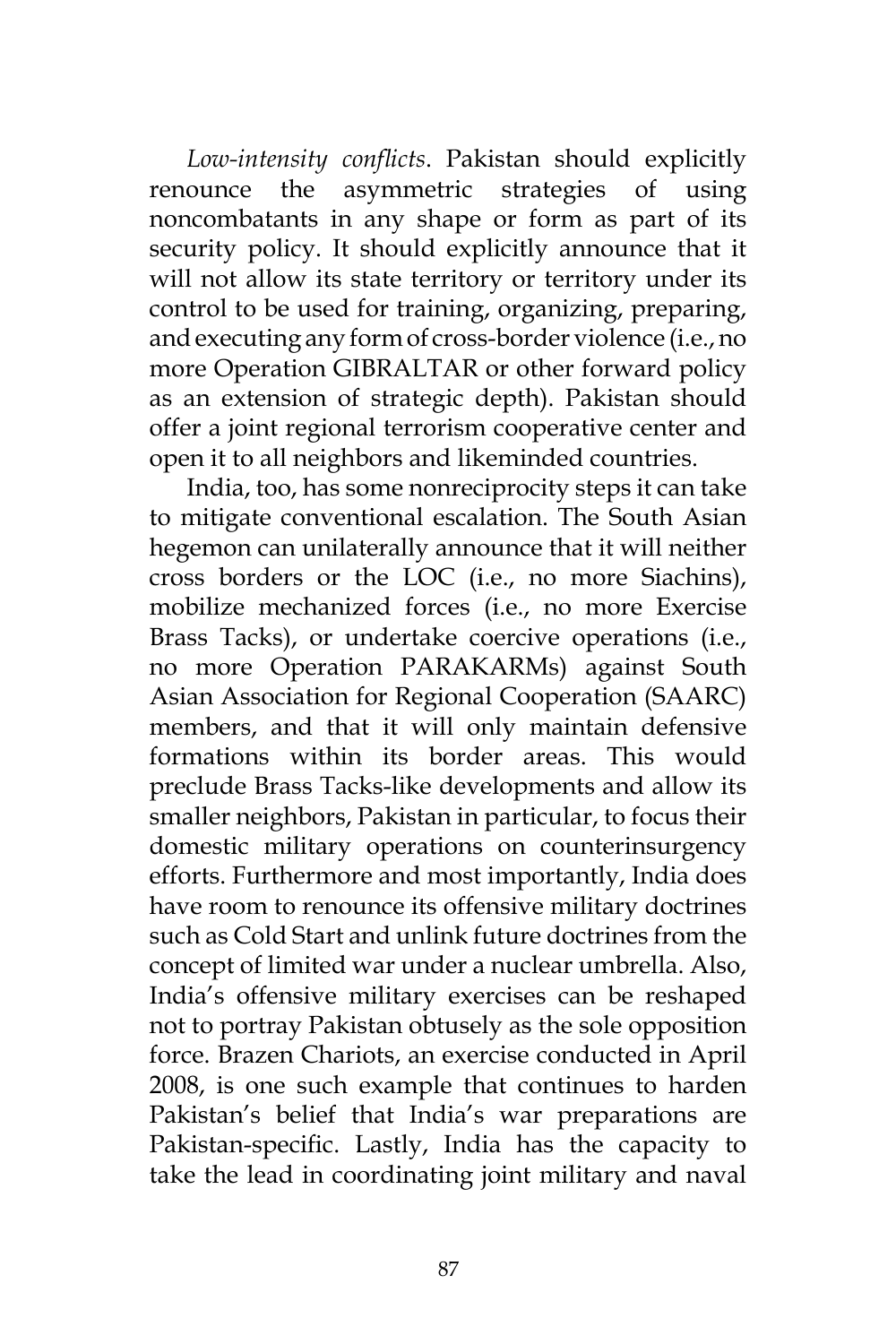exercises that support regional objectives, such as piracy reduction, expansion of search and rescue networks, and support of disaster relief contingencies. Such exercises not only expand the capabilities and skill sets of each country's militaries and actually improve the safety and security of the region, but they expand the breadth of relationships between rival countries, thereby lessening the chances of a conventional or escalating war.

#### **Bilateral or Reciprocal Anti-escalation Measures.**

On the heels of the unilateral measures described above, previously hard-to-attain bilateral agreements will not be so daunting. And as far as reducing the risk of nuclear war on the subcontinent, bilateral and reciprocal measures will have exponentially greater success, making them essential ingredients to long-term nuclear stability. Since nuclear war will most likely be a result of conventional escalation, preventing military crises is the optimum goal of bilateral agreements and can be achieved through systematic steps.

First, India and Pakistan must agree to pull back forces that are identified as offensive and threatening to the other. This is not an untenable goal and, even if not entirely successful at first, can have a stabilizing effect. Merely getting together and pointing out what force postures are threatening will create an awareness of issues and attenuate the risk of inadvertently sending the wrong strategic message. After that could come the mutual creation of a "Low Force Zone" in which force deployments will be mutually negotiated and a "No Offensive Forces Zone" as appropriate.

The next series of bilateral steps would focus on the nuclear weapons themselves. However, such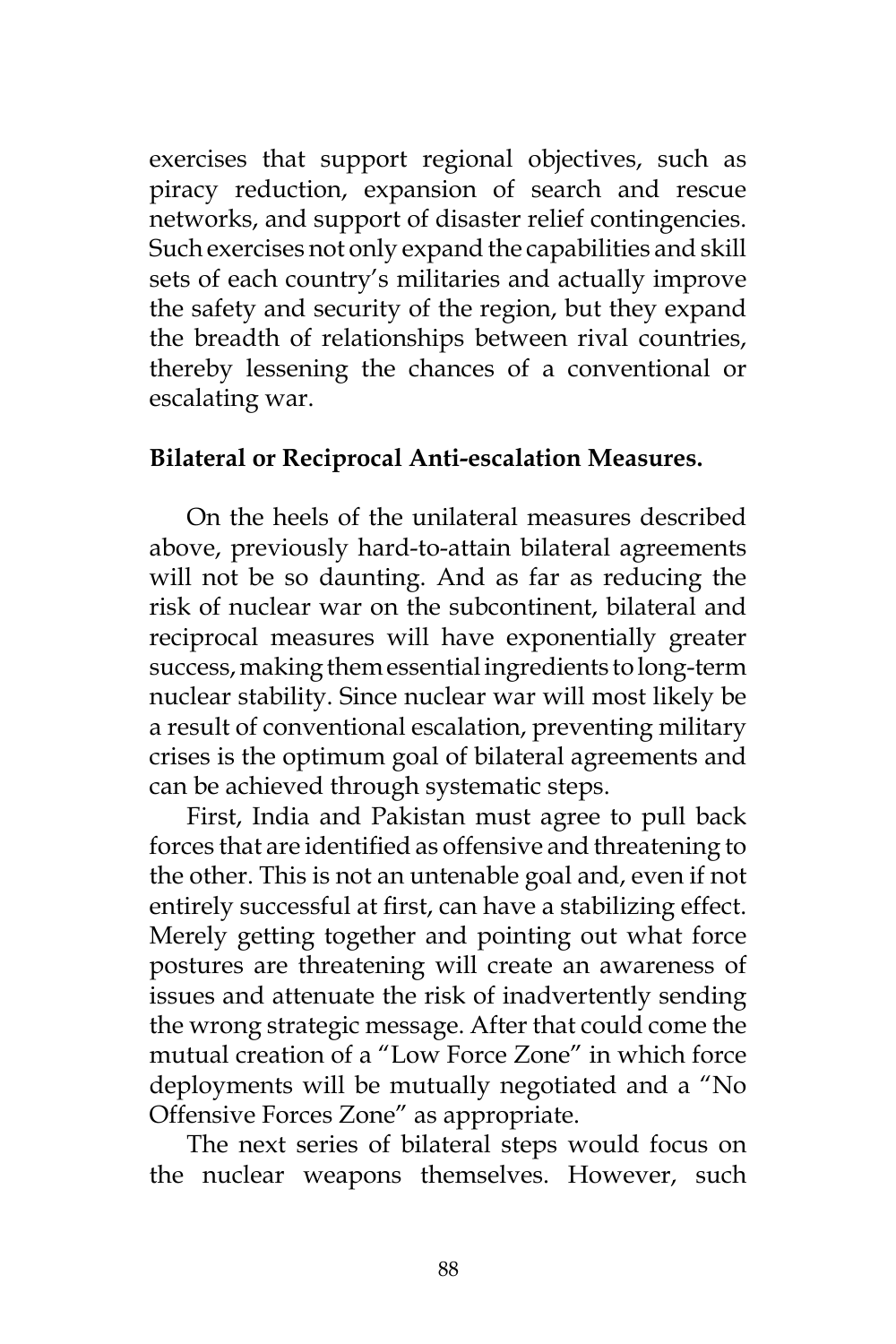achievements are unlikely without outside support for such moves, particularly from the United States and China, and will therefore be discussed in the next section.

# **THE ROLES AND INFLUENCES OF EXTERNAL POWERS IN REDUCING RISK**

Unfortunately, the influences of the United States, China, and Russia have not historically been consistently beneficial to the stability of South Asia. The superpowers have notoriously applied military and diplomatic pressure upon Pakistan and India when and where it seemed to best oppose the converse efforts of the adversaries, regardless of the effects it had on the civilians and governments that bore the brunt. Aid and technology was granted and denied to South Asia based not on the long-term regional stability implications, but on the respective central government's perception of its own periphery threats and its ability to provide such support. As the tides of support ebbed and flowed, South Asian countries redirected their solicitation as needed.

U.S. military and economic support was particularly critical to Pakistan's survival, but the United States lent support to India when it was in its own interest, as during the 1962 war with China. In addition, the United States has played a significant role in deescalating Indo-Pak crises a number of times. Invariably, the regional countries looked towards other partners, namely Russia and China, when the expected U.S. support did not measure up or materialize.

The United States still exhibits the same pattern of behavior. In the decade following the end of Cold War, it abandoned Pakistan in favor of connecting with a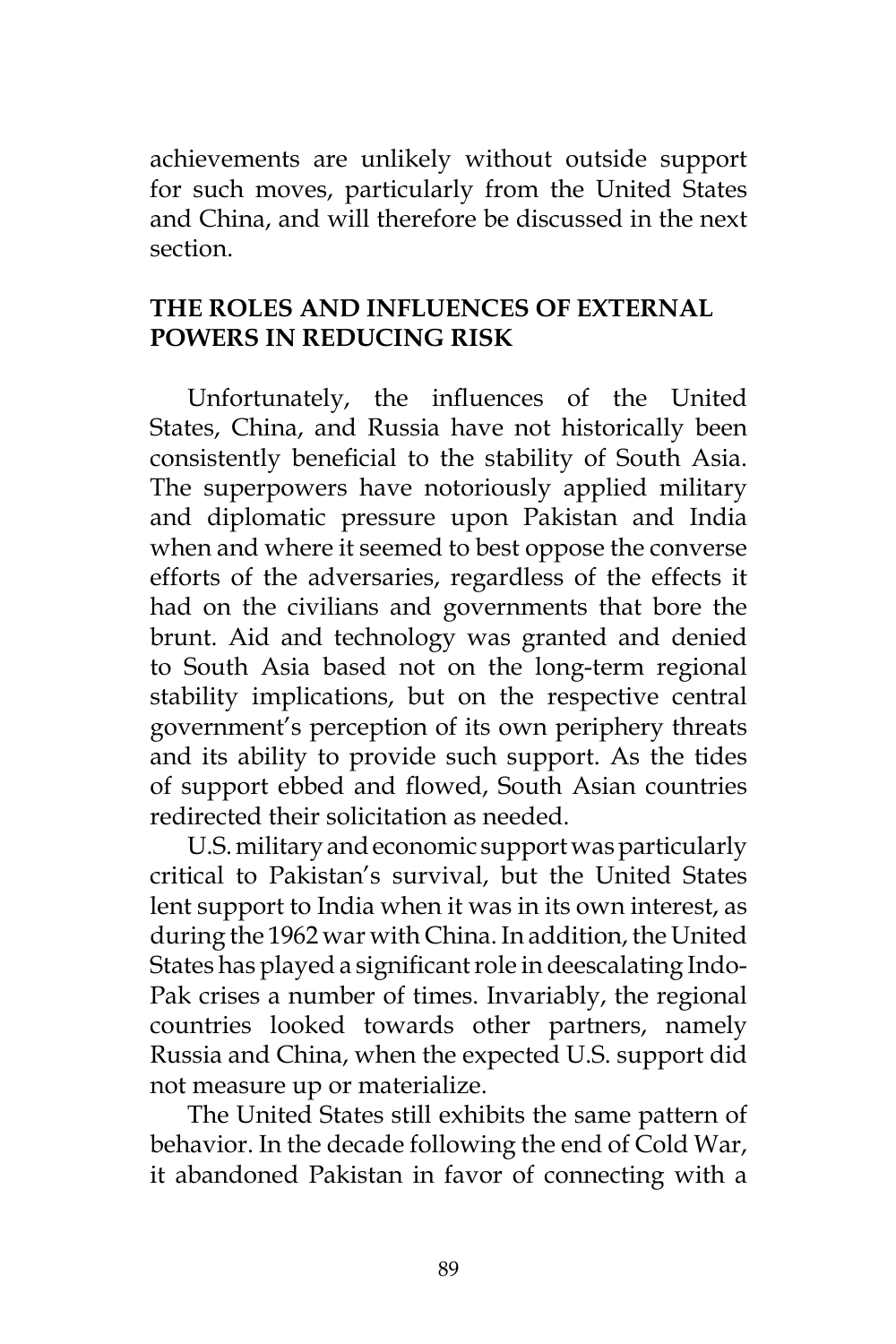rising India, only to return to Pakistan after September 11, 2001  $(9/11).$ <sup>38</sup> Seven years later, the United States is in an unprecedented position of influence in New Delhi, Kabul, and Islamabad, each an important partner in its own right and significance. However, the mutual suspicions in the ongoing regional rivalry compound regional and global security prospects and, worse, help enemies such as al Qaeda.

A contention of this chapter is that the prevention of war between India and Pakistan is intrinsic to war against al Qaeda—a hostile Indo-Pak relationship, particularly if it escalates toward force mobilizations against each other, hampers the U.S.-led war on terror. The U.S. policy has been to prevent nuclear weapon acquisition by war-prone states, and, if that fails, to prevent wars between nuclear-armed states. However, the India-Pakistan rivalry has direct impact on the most crucial security issue in contemporary times and all efforts to prevent nuclearization have failed, mandating a change of tack for the states wielding influence in South Asia. The United States, China, and Russia should proactively engage in three areas: (1) conflict resolution among all states; (2) strategic weapon threat reduction between India and Pakistan; and (3) conventional arms control between India and Pakistan<sup>39</sup>

#### **Conflict Resolution.**

The United States will need to expend a huge amount of time, energy, and money to bring Pakistan, Afghanistan, and India into a mode of conflict resolution, which is hampered by anti-U.S. sentiment in all these countries. But it is time to override objections and find a way to convince India that concessions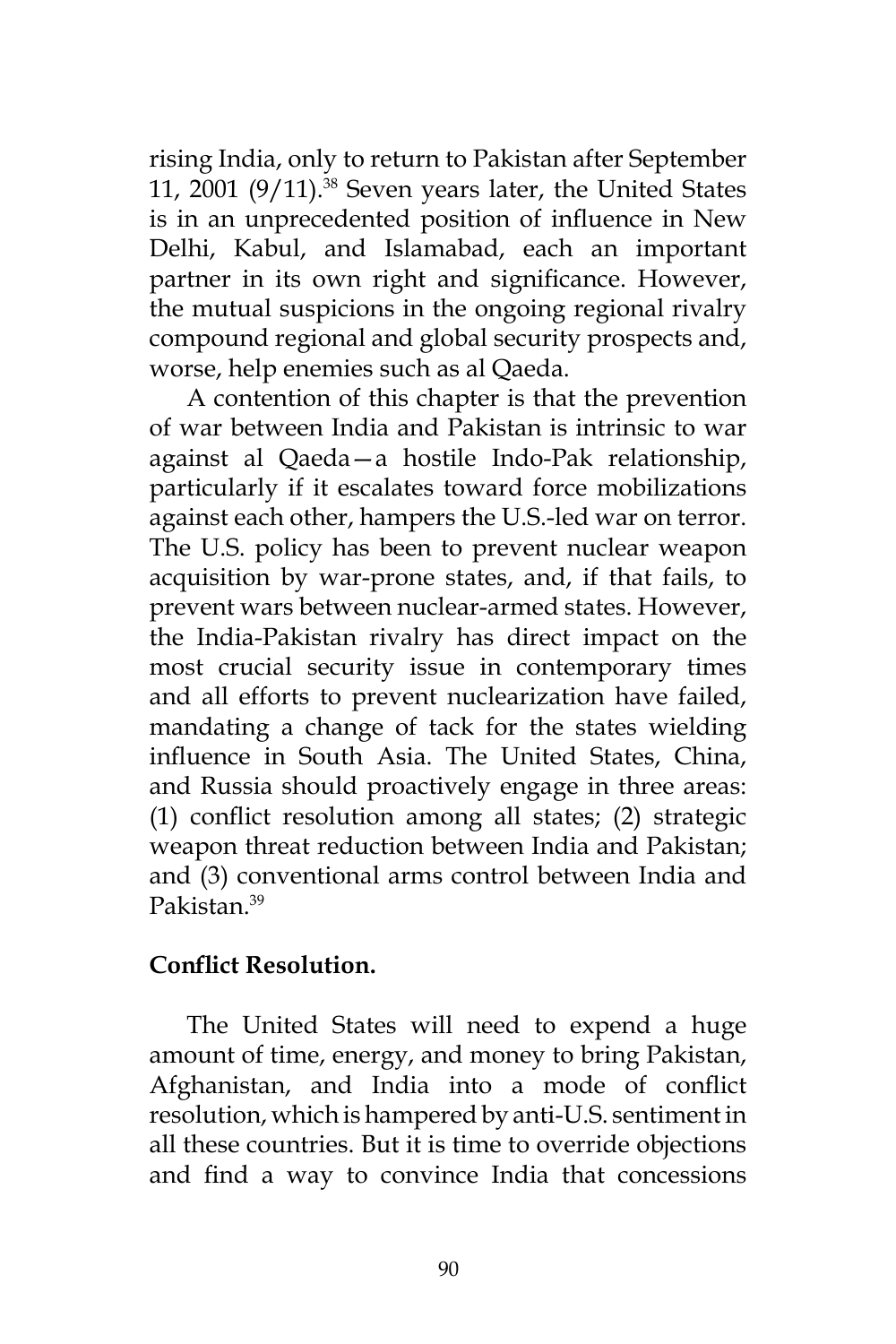made in the name of conflict resolution neither reduce India's status nor undermine its ambitions. Chinese involvement can serve to assuage fears of U.S. imperialism or overreaching while also providing a hegemonic stability upon which secure regimes can be constructed. The new U.S. administration should soon consider a Madrid-like process for South Asia.

### **Strategic Weapons Threat Reduction.**

It will likely be futile for the United States to work on lowering strategic force goals, as past experience has indicated resistance from both India and Pakistan. It would be more pragmatic to help India and Pakistan formalize nondeployment plans for their strategic weapons, dissuade the introduction of nuclear and non-nuclear destabilizing technologies, and assist in best practices for their nuclear regimes. Specifically, international actors should encourage Pakistan and India along the following four areas:

1. Nuclear Risk Reduction Centers (NRRCs). The basic purpose of NRRCs in each capital will be to have a focal point to prevent an impending crisis from escalating. Outside countries can join in to help establish such centers. The United States can play a vital role in encouraging nuclear and political confidence building measures.

2. Personnel Reliability Program (PRP). Sharing experience on organization best practices such as PRPs and procedures to manage sensitive technologies will help respective national command authorities adopt most stringent practices of safety, security, and reliability. As mentioned, training and selection of personnel to withstand psychological pressures in the fog of war will be of the utmost importance in the crisis-prone region.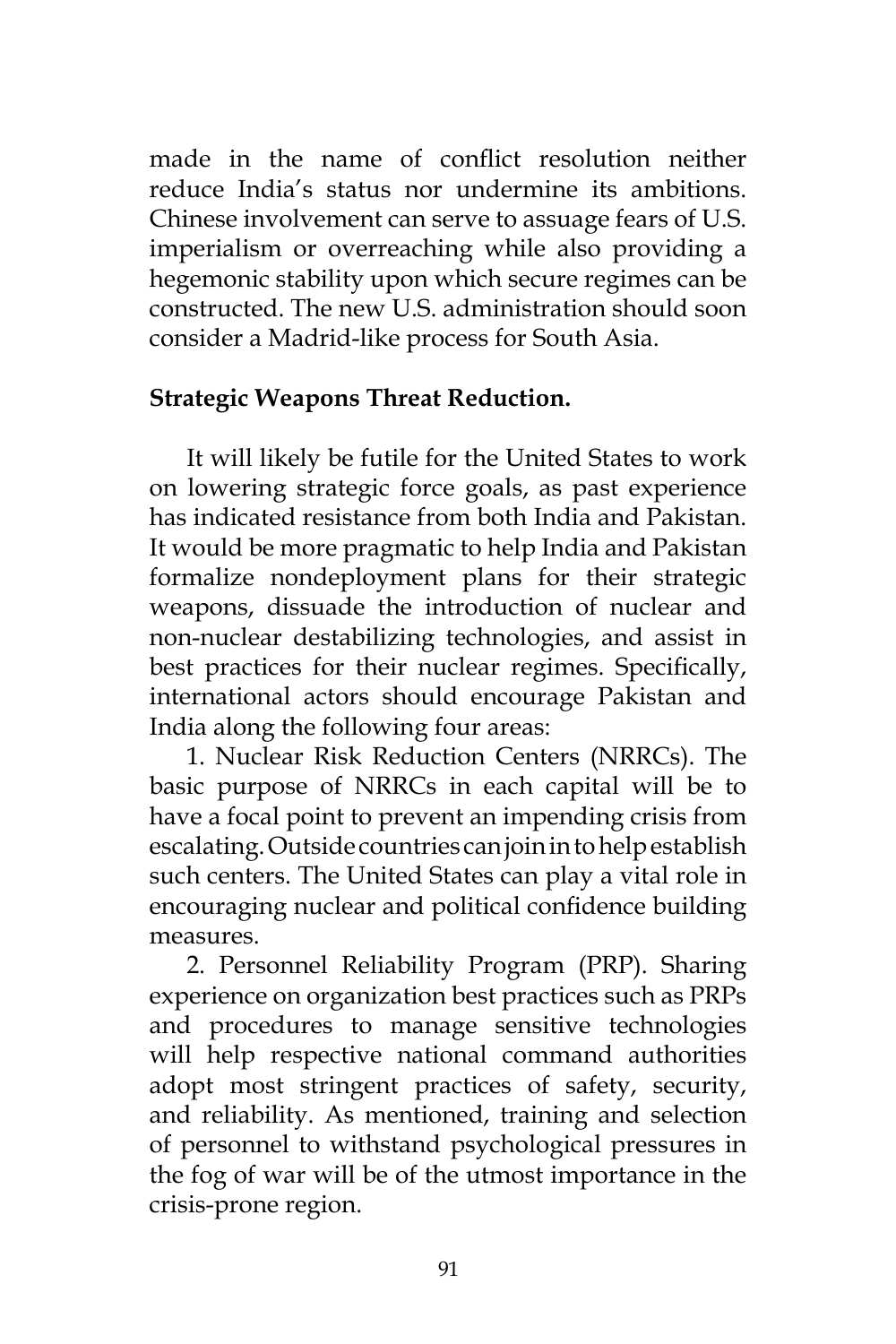3. Accident Avoidance. The United States, China, and Russia all have a role to play in the realm of accident avoidance since they provided much of the original technology in use in South Asia. They could also share and possibly train a core of people on accident avoidance techniques and reduction of technological errors, such as electromagnetic radiation and computer fallibility.

4. Physical Protection Technology. The use of some generic physical protection and material accounting practices such as sophisticated vaults and access doors, portal command equipment should be mutually agreeable.40 Again, there is sensitivity in both countries to such intrusion, so this cooperation must remain within the bounds of general training and allow countries to develop their own technology if desired.

### **Conventional Force Restraints.**

There are three principal reasons for a U.S. role in conventional force restraints in South Asia. First, between 1999 and 2001 the United States was the main supplier of sophisticated technologies and state-of-theart platforms to the region. It must understand how this affects regional strategic instability, and why the need for conventional agreement is necessary. Second, the U.S. prime concerns are on the Pakistan–Afghanistan border. The United States expects and desires Pakistan armed forces to focus their military power on this allimportant front—an unlikely occurrence absent a force restraint agreement with India. Third, the United States needs to examine not just the physical postures and build up of conventional forces but emerging military doctrines (Cold Start and low intensity conflicts/proxy wars) under the nuclear umbrella. These strategies undermine U.S. objectives of war against al Qaeda.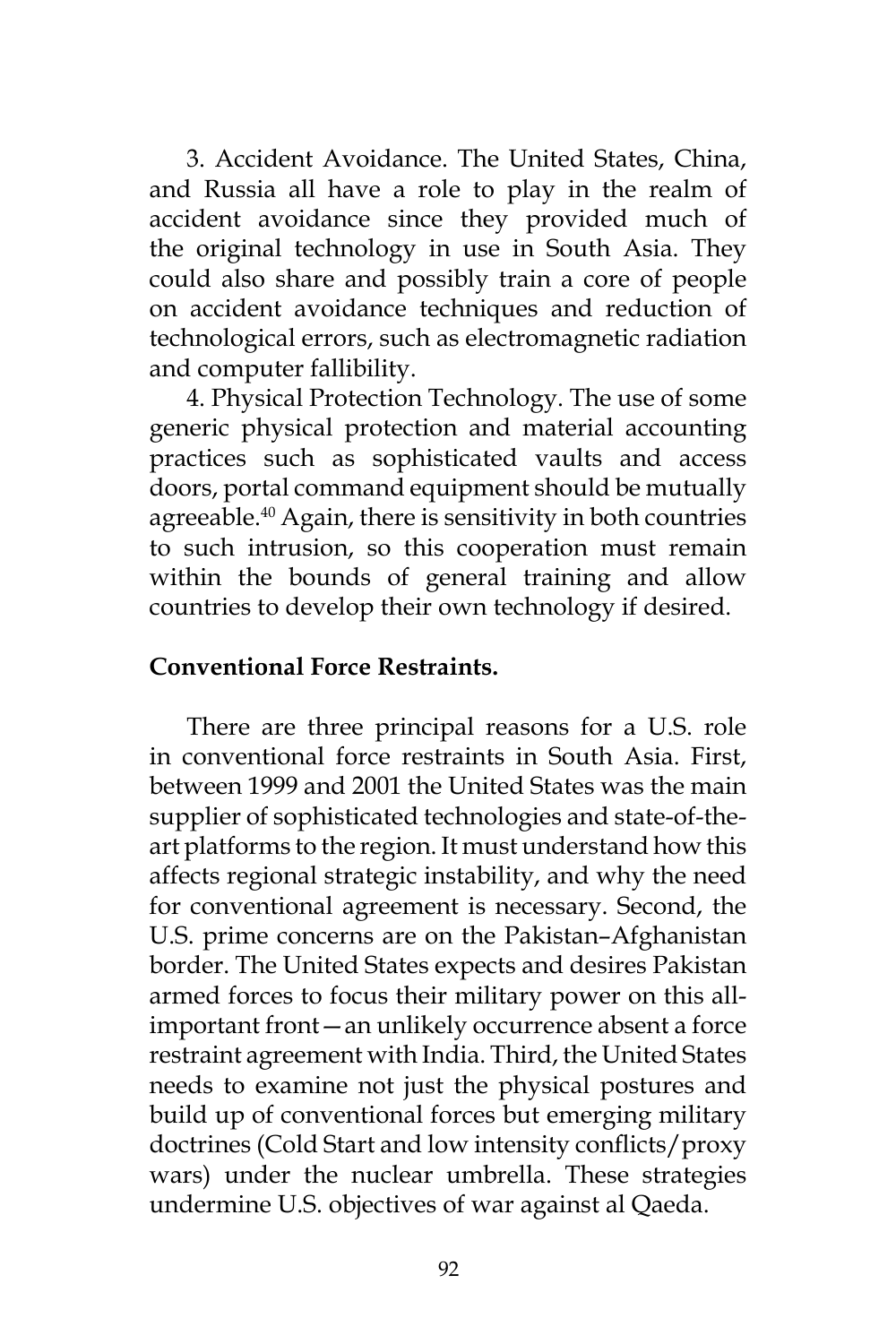The United States should encourage the development of overarching principles of identification, mechanism, and nonaggression agreements coupled with strategic weapon restraints. It would make sense to proceed gradually and simultaneously on parallel tracks towards conventional force restraint. Four stages of a conventional arms agreement can be brokered:

1. Identify offensive and defensive forces and requirements for other security forces.

2. Agree on designation of a determined "Low Force Zone." Any increase in strength equipment or structure is voluntarily made known to each other under a CBM.

3. Engage in restructuring and relocation of offensive conventional forces so as to build confidence and trust as other peace objectives are achieved.

4. India and Pakistan must engage in proportional force reduction efforts similar to the pattern of Mutually Balanced Force Reductions (MBFR).

In addition to the objectives outlined above, Chinese actions carry some added weight. Whether or not China builds up its nuclear capability based on South Asian security concerns or outside influences, it upsets whatever balance India might feel it has regarding the Asian power. The U.S. reliable replaceable warhead (RRW) program exemplifies this. Although China may feel its 200 nuclear warheads is an adequate balance to the 10,000 U.S. warheads, the RRW threatens that balance and could cause escalatory ripples in South Asia via China.41 Although Chinese-Indian interaction has become increasingly positive and more frequent as of late, China's internal force posturing, especially in the nuclear realm will invariably create waves in India and, in turn, Pakistan. Support for Pakistan has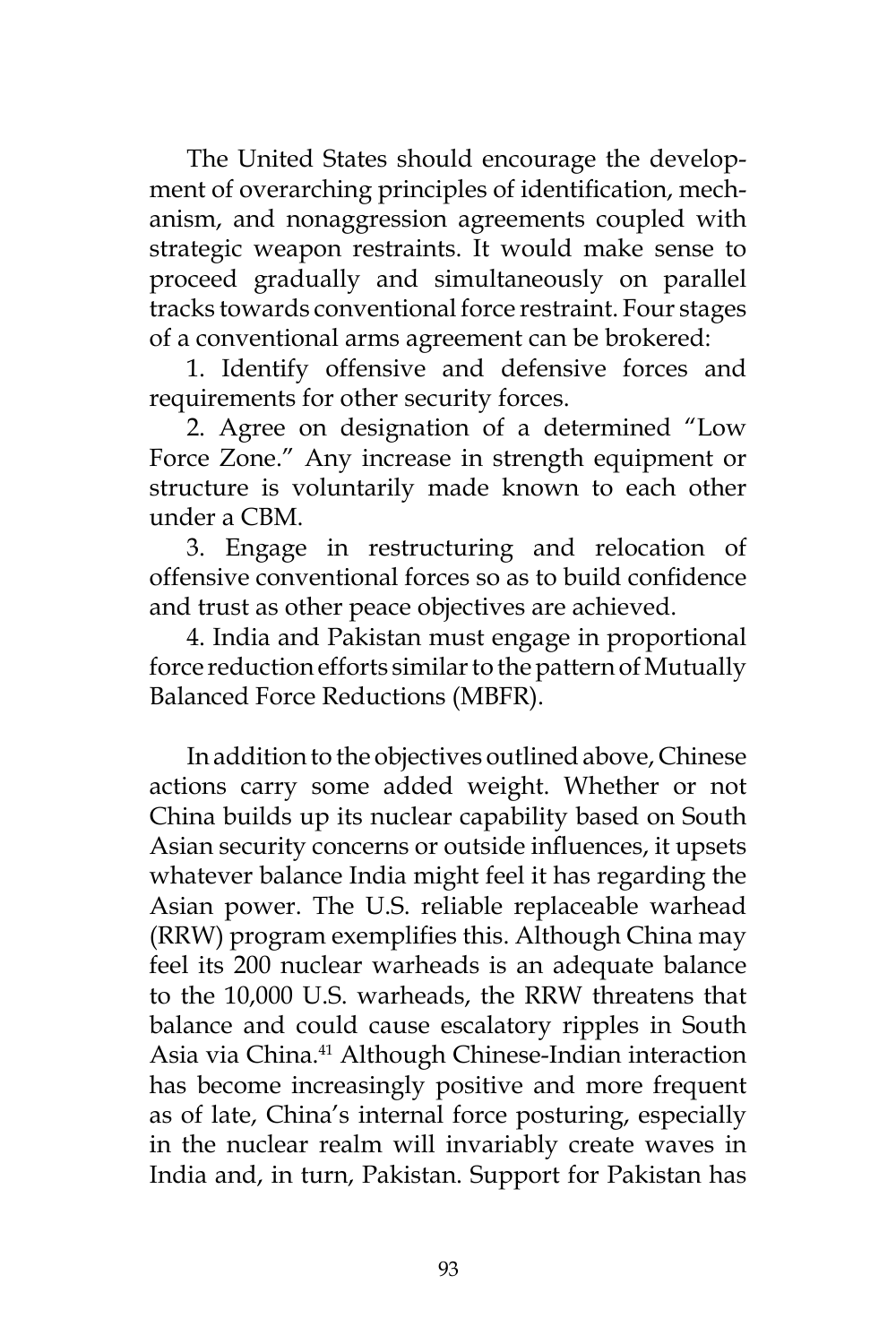become less overt under the scrutiny of U.S. military involvement in the area, but China also needs to keep in mind the indirect effect China has on the subcontinent when it starts altering the status quo of its forces.

#### **KEY ARGUMENTS AND RECOMMENDATIONS**

A nuclear-armed subcontinent is a reality. The best way to achieve strategic stability in the region is by establishing a structural peace and security framework for conventional war avoidance and formalizing the nondeployed status of nuclear weapons. Recent history has shown that reliance on the nuclear umbrella sheltering South Asia seems to have provided militaries on both sides of the border more strategic room with respect to perpetuating low intensity warfare and escalating conventional warfighting doctrines. Additionally, this chapter has argued that the most probable cause of a nuclear exchange on the subcontinent will be a result of conventional war escalation—either through accident in the fog of war or due to established protocols—and less due to accidental launches. Preventing a nuclear exchange in South Asia is, therefore, less dependent on strategic weapons safeguards, although they remain a key to strategic stability, rather more dependent on the prevention of conventional war escalation. Conventional, and therefore nuclear, stability can start through unilateral steps taken by Pakistan as well as India. More importantly, India as the primary regional power has significant responsibilities in preventing nuclear war and initiating anti-escalation measures. Where real stability will be achieved, though, is through bilateral and multilateral strategic actions improving the safeguards and reducing the apparent threats to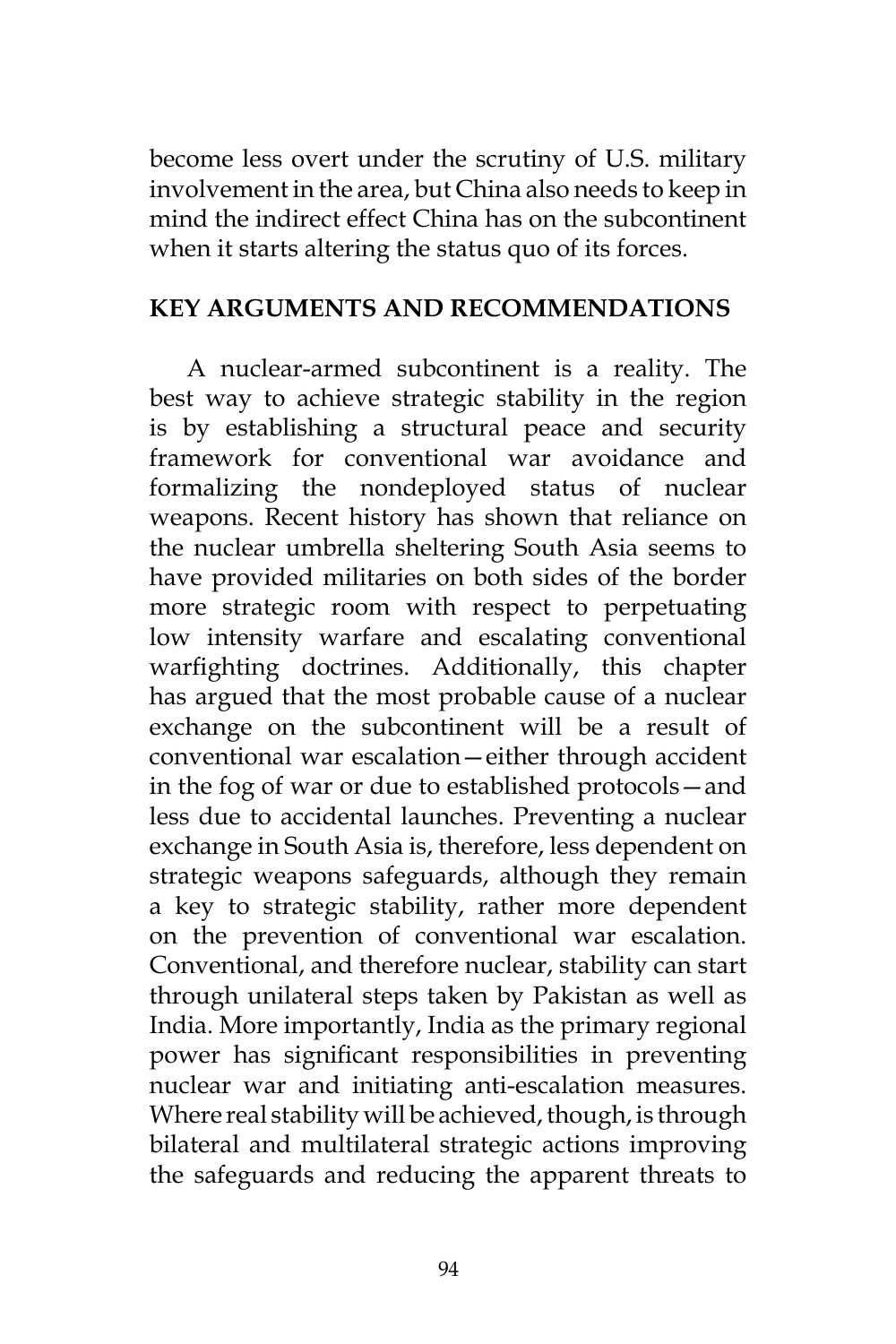opponents, superimposed by coherent superpower policies and involvement.

Because of India's primacy in South Asia, it must take the lead initiating stability-inducing policies and doctrines, particularly due to its relative military strength. Its behavior has not been consistent over time, vacillating between accommodating (Gujral doctrine) and confronting (Indira Gandhi doctrine) in its dealings with other South Asian neighbors. India has leaned towards the latter as new international trends like Asian power balance and globalization, for instance, favored India leaving little incentive for the former model.<sup>42</sup> Shifts in the international system $$ global terrorism, globalization, and informational and economic interdependence—will make traditional security issues less relevant. Regional security issues in South Asia are now qualitatively different and interrelated such as energy, water, food, poverty, terrorism, and rising religious extremism. India must take the lead.

A structured peace and security regime between India and Pakistan is now a geo-political compulsion. A cooperative relationship between India and Pakistan is directly related to peace and stability in Afghanistan. Unless India and Pakistan stabilize their relationship and change the culture from confrontation and exploitation to cooperation and collective gain, success in the global war against al Qaeda will remain elusive.

The United States, in concert with major powers, can turn this grim and seemingly intractable security situation into a unique opportunity of security paradigm change from suspicion and rivalry to one of conflict resolution and stability. The stakes of preventing war and crisis between India and Pakistan (and Pakistan and Afghanistan) is now an extremely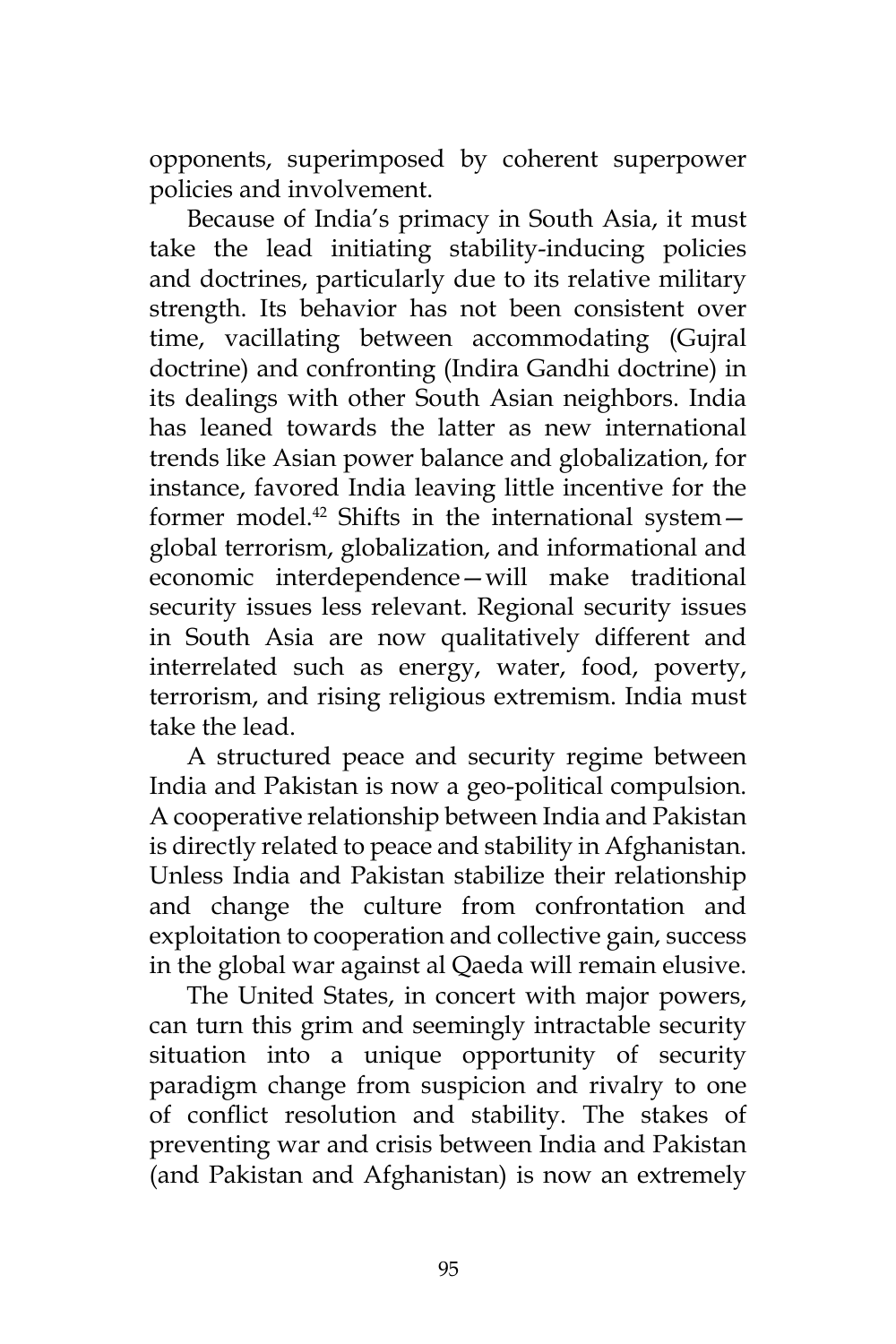important ingredient of the global war on terror and is not just simply a matter of moving toward a peace between two nuclear-armed countries.

Nuclear neighbors with a long history of unsettled disputes, cognitive biases, crises, and wars require years of crisis-free confidence and trust building to mature into détente, aided by a supportive international community. Conditions for instabilities will continue so long as the dangerous trend of seeking space for lowlevel conflicts continues, and the feasibility to wage limited conventional war under the nuclear threshold is not taken off the table. Nevertheless, as has been shown in this chapter, there are unilateral and bilateral steps India and Pakistan can take to rein in the risk of nuclear war on the subcontinent.

#### **ENDNOTES - CHAPTER 2**

1. On July 7, 2008, a suicide car targeted the Indian embassy in Kabul, killing many including the Indian defense attaché. This terrorist incident has triggered angry responses from people in New Delhi, India, and Kabul, Afghanistan, who, not surprisingly, are pointing fingers at the Pakistani Inter-Service Intelligence. Relations are tense within the region. (At the time of this writing, September 13, 2008, in yet another terrorist incident in New Delhi, India, five blasts killed over 20 and injured dozens.)

2. See, for example, Ashton B. Carter, John D. Steinbruner, and Charles A. Zraket, eds., *Managing Nuclear Operations*, Washington, DC: Brookings Institution Press, 1987; Desmond Ball, "Can a Nuclear War Be Won?" *Adelphi Papers* 169, London, UK: The International Institute for Strategic Studies (IISS), 1981; and Barry R. Posen, *Inadvertent Escalation: Conventional War and Nuclear Risks*, Ithaca, NY: Cornell University Press, 1991.

3. India was involved in Sikh, Tamil, and Naxalite insurgencies and also experienced emergency rule in the mid-1970s. Pakistan underwent political turmoil leading to martial law in 1977 and insurgencies in Balochistan and Sindh.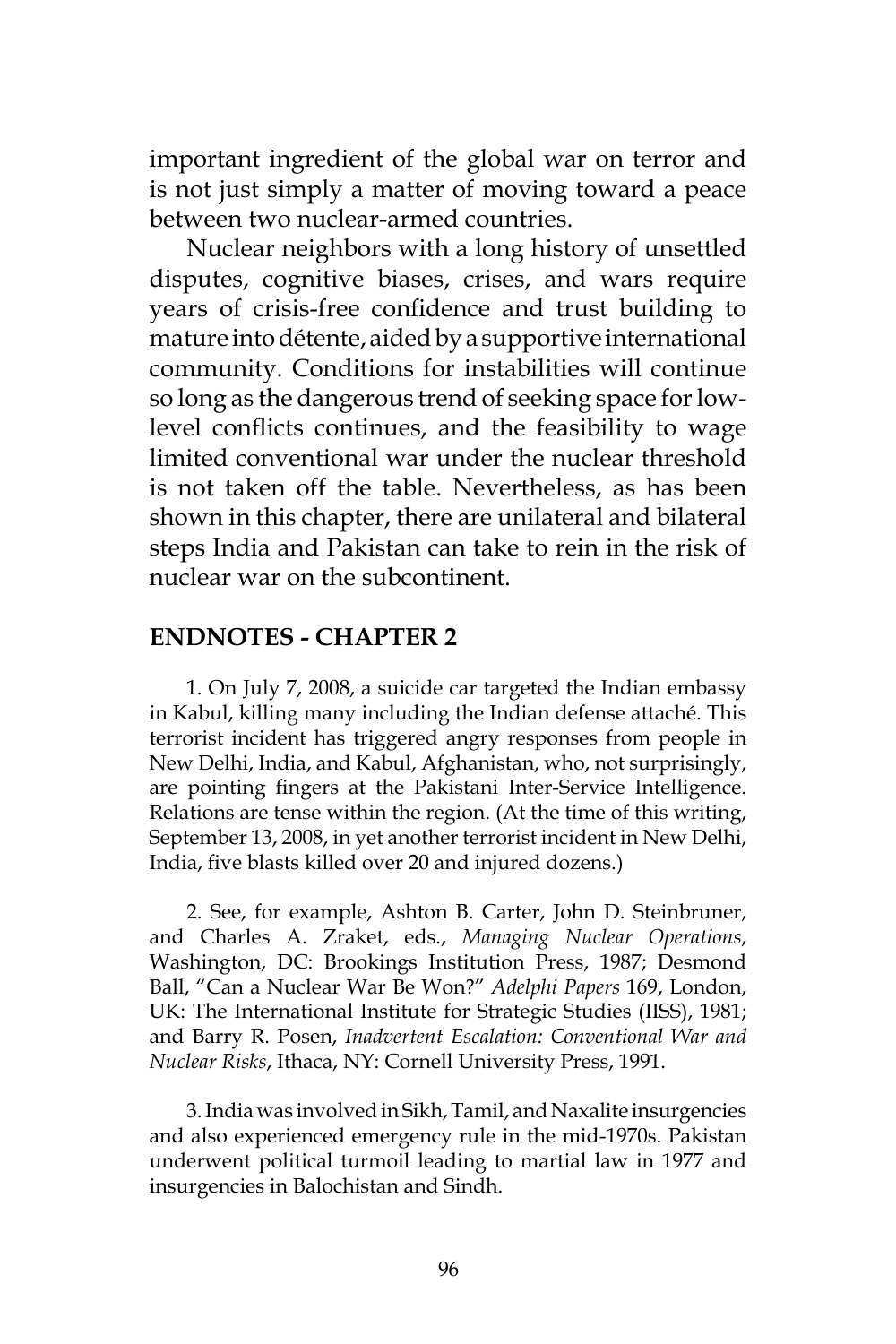4. The author's interviews with several Pakistani senior military and civil servants indicate conflicting claims and denials about Pakistan sending their Foreign Minister, Sahibzada Yaqub, to convey a subtle threat, which Yaqub-Khan denies having been either tasked or having conveyed. Reports of F-16s being prepared to signal deterrence also remain unverified whether it was a post-event rhetorical claim for domestic political purposes or otherwise.

5. India felt justified in its land grab of Siachin as it was outside the demarcated LOC. The international community saw this crisis as another between India and Pakistan over Kashmir. It was before the start of the South Asian nuclear era., recognized as 1998 and not 1974.

6. The most oft-cited reference is from Bruce Reidal, who was the note taker during the Clinton-Sharif meeting on July 4, 1999. The categorical denial comes from Pervez Musharraf in *In the Line of Fire*, New York: Simon & Schuster, 2006. Also, Lieutenant General Khalid Kidwai, during a briefing tour in the United States in the fall of 2006, repeatedly denied any such preparations. Also see Feroz Hassan Khan's interview with Aziz Haniffa in "Pakistan Did Not Prepare Nuclear Weapons in Kargil Crisis," *India Abroad Weekly Journal*, April 2002.

7. Robert Jervis, *The Meaning of Nuclear Revolution: Statecraft and the Prospect of Armageddon*, Ithaca, NY: Cornell University Press, 1989.

8. Pakistan took the lead on issues of arms control and disarmament since it had set up a dedicated cell in Army Headquarters in 1994. The author was the first director of this organization, which was later merged with the Strategic Plans Division, Joint Service Headquarters in 1999. See Stephen P. Cohen, *The Pakistan Army*, New York: Oxford University Press, 1998.

9. Statement by Ambassador Munir Akram, Permanent Representative of Pakistan to the United Nations, New York, in the General Debate of the First Committee of the 58th Session of the U.N. General Assembly, October 10, 2003.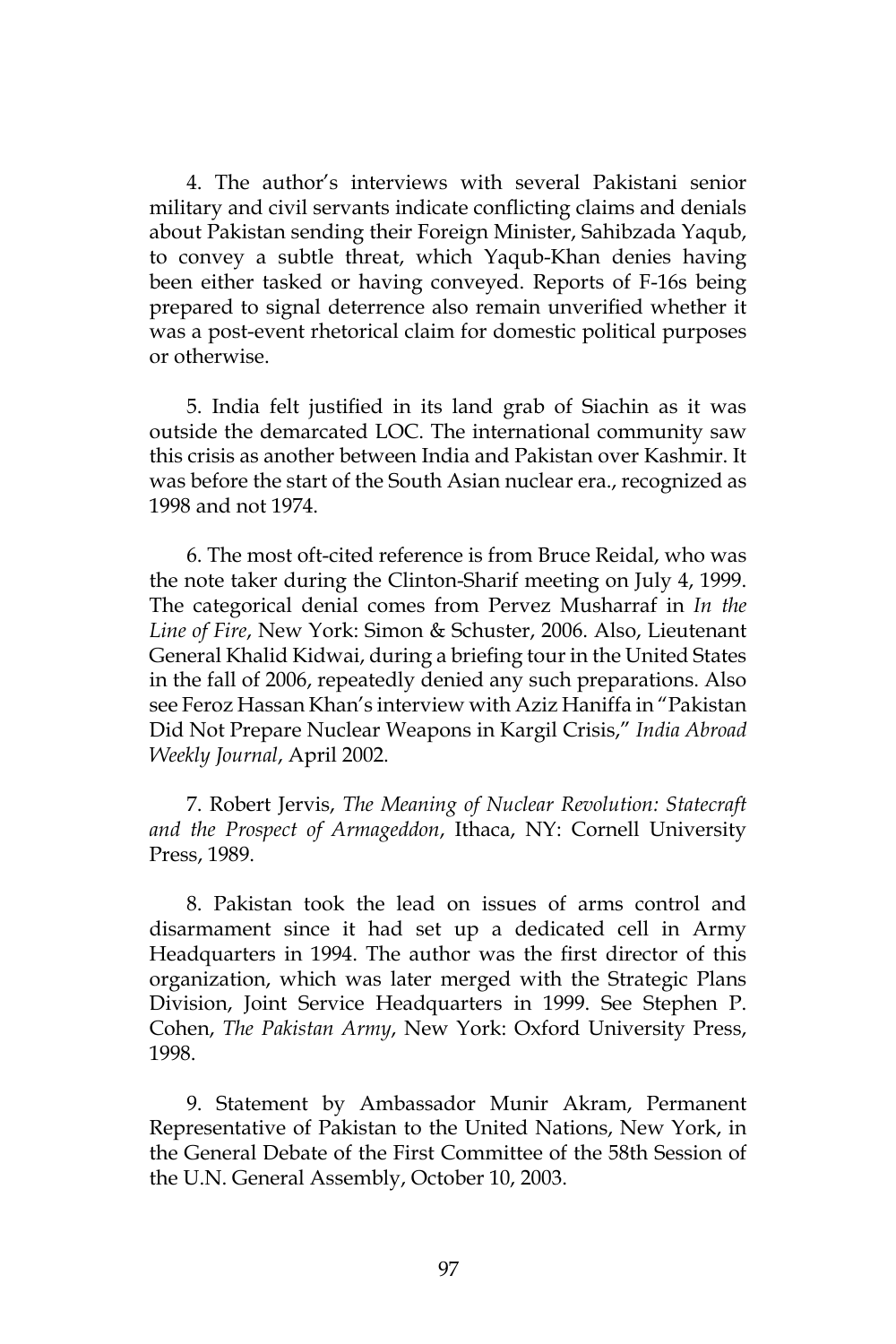10. Strobe Talbott, *Engaging India*, Washington, DC: Brookings Institution Press, 2004.

11. Zafar Iqbal Cheema, "Prospects of Strengthening the CBMs Regime in South Asia," in Pervaiz Iqbal Cheema and Imtiaz Bokhari, eds., *Conflict Resolution and Regional Cooperation in South Asia*, Islamabad, Pakistan: Islamabad Policy Research Institute, 2004, p. 48. "Cheema Cites India Not in Favor of Disarmament," *News India,* November 14, 1987*.* 

12. Pakistan was also confronted on two fronts in the 1980s crises, but its armed forces were not physically involved. It was focused on proxy war against the then Soviet Union.

13. Feroz Hassan Khan, "Nuclear Signaling, Missiles, and Escalation Control in South Asia," in Michael Krepon, Rodney Jones, and Ziad Haider, eds., *Escalation Control and the Nucleus Option in South Asia,* Washington, DC: Henry L. Stimson Center, 2004, p. 88.

14. Rifaat Hussain, "The India-Pakistan Peace Process," *Defense & Security Analysis*, Vol. 22, No. 4, 2006, p. 409.

15. Stephen P. Cohen, *India: Emerging Power*, Washington, DC: Brookings Institution Press, 2001, pp. 204, 209- 211.

16. Scott D. Sagan and Kenneth N. Waltz, *The Spread of Nuclear Weapons: A Debate Renewed*, New York: W. W. Norton & Company, Inc., 2003.

17. Right wing politics in both India and Pakistan generate religious hatred and extremist ideological positions. A ritual cleaning act was performed by Jamait Islami and Shiv Sena respectively after PM Vajpaee's visit to the Pakistan Monument in 1999 and President Musharraf's visit to the Gandhi Memorial in 2001. See Rizwan Zeb and Suba Chandran, "Indo-Pak Conflicts Ripe to Resolve," *RCSS Policy Studies*, Vol. 34, Colombo, Sri Lanka: Regional Center for Strategic Studies, 2005, p. 23.

18. Walter Ludwig III, "A Cold Start for Hot Wars? Indian Army's New Limited War Doctrine," *International Security*, Vol. 32, No. 2, Winter 2007/08, pp. 158-190.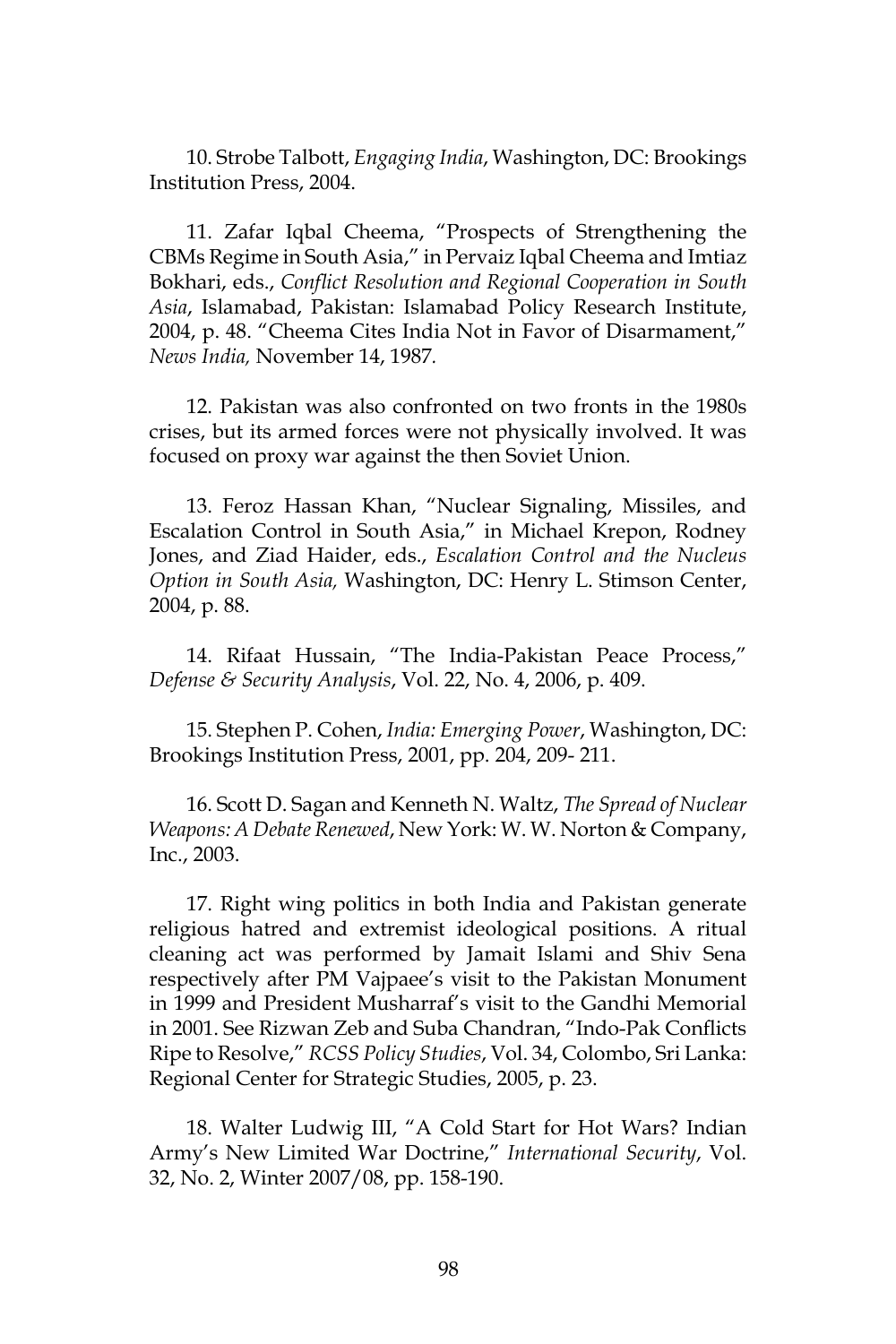19. "Nuclear Safety, Nuclear Stability and Nuclear Strategy in Pakistan," Como, Italy: Landau Network, Centro Volta, January 2002, available from lxmi.mi.infn.it/~landnet/Doc/pakistan.pdf.

20. Barry R. Posen, *Inadvertent Escalation: Conventional War and Nuclear Risks*, Ithaca, NY: Cornell University Press, 1991.

21. Martin Schram, *Avoiding Armageddon: Our Future, Our Choice*, New York: Basic Books, 2003, p. 53.

22. Also author's interview with Martin Schram for PBS Ted Turner Documentaries, PBS series. This was complied in the book, *Avoiding Armageddon*, cited above, which gives identical scenarios extracted from the author's interview, pp. 53-57.

23. India's Prithvi and Pakistan's Hatf series of ballistic missiles, if deployed, may have mixed warheads. Improved surveillance and intelligence capabilities in both countries will know both deployment sites and launch times; but neither side will ever be certain about the composition of incoming warheads. A launch-to-target time of only a few minutes will reveal the kind of warhead used once the first warhead explodes on target. However, strategic weapons fire exchanges from nuclear-capable delivery systems will inevitably follow, which will leave neither side assured of constant non-nuclear responses through the duration of war. If a conventionally armed warhead launched from a nuclear-capable delivery vehicle targets a nuclear weapon site of the adversary, it is reasonable to believe that a nuclear response would result.

24. The term "never-always" is borrowed from Peter Feaver. See Peter Douglas Feaver, *Guarding the Guardians: Civilian Control of Nuclear Weapons in the United States*, Ithaca, NY: Cornell University Press, 1992.

25. The term "manual override" implies passing the electronic code manually to enable the launching of weapons. In Western jargon, the term "jury-rigged" is often used.

26. Kidwai intervew with Maurizio and Paolo.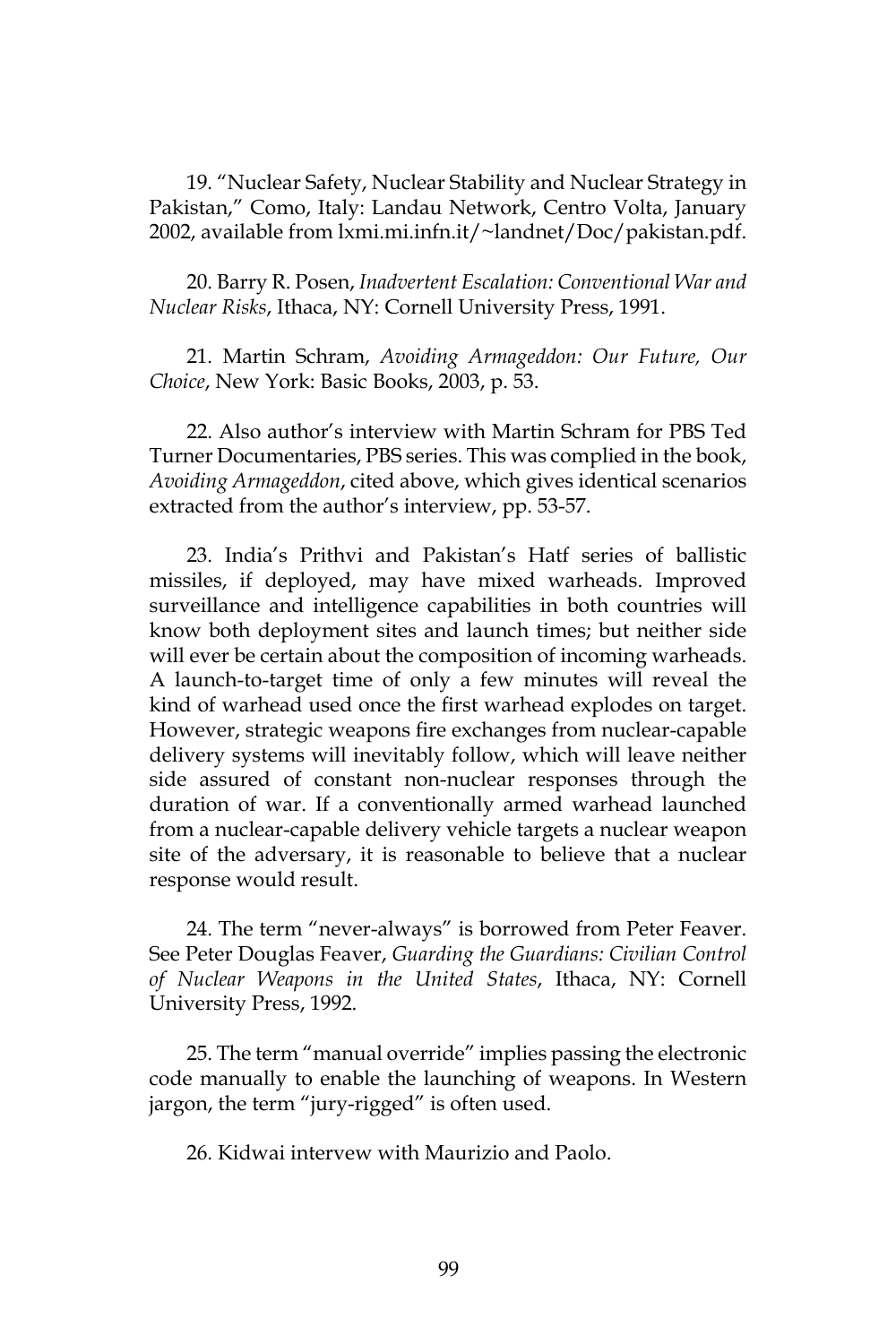27. Manjeet Singh Pardesi, "Deducing India's Grand Strategy of Regional Hegemony from Historical and Conceptual Perspectives," *Draft Working Paper No 76*, Singapore: Institute of Defense and Strategic Studies, April 2005, available from *www. ntu.edu.sg/rsis/publications/workingpapers.asp?selYear=2005*.

28. C. Raja Mohan, *Crossing the Rubicon: The Shaping of India's New Foreign Policy*, New Delhi, India: Viking, 2004, p. 156.

29. Peter J Katzenstein, *A World of Regions: Asia and Europe in the American Imperium*, Ithaca, NY: Cornell University Press, 2005, p. 236.

30. The doctrine is named after Prime Minister Indira Gandhi and her son, Rajiv Gandhi, for their security approach in the 1970s and 1980s when India aggressively pursued a policy of assertion with all its neighbors from Sri Lanka to China. Major military and naval exercises were conducted along the Pakistani and Chinese borders, India flexed its muscles in Sri Lanka with the peace accord of 1987, and it intervened in the Maldives.

31. Andrew Winner and Toshi Yoshihara, "India and Pakistan at the Edge," *Survival*, Vol. 44, No. 3, Autumn 2002. Also see Rodney Jones, *Conventional Military Imbalance and Strategic Stability in South Asia, South Asian Strategic Stability Unit*, Bradford, UK: University of Bradford, 2005.

32. Zawar Haider Abidi, "Threat Reduction in South Asia," Occasional Paper 49, Washington, DC: Henry L. Stimson Center, 2003.

33. Dalis Dassa Kaye, *Talking to the Enemy: Track Two Diplomacy in the Middle East and South Asia*, Santa Monica, CA: RAND Corporation Study, 2007.

34. The Karachi Agreement of 1949, the Simla Accord of 1972, the Lahore Agreement of 1999, and the Islamabad Accord of 2004 are some of the impressive bilateral accords.

35. An acknowledgement to this effect has been in the Lahore MOU that seeks a mechanism for the implementation of existing CBMs.